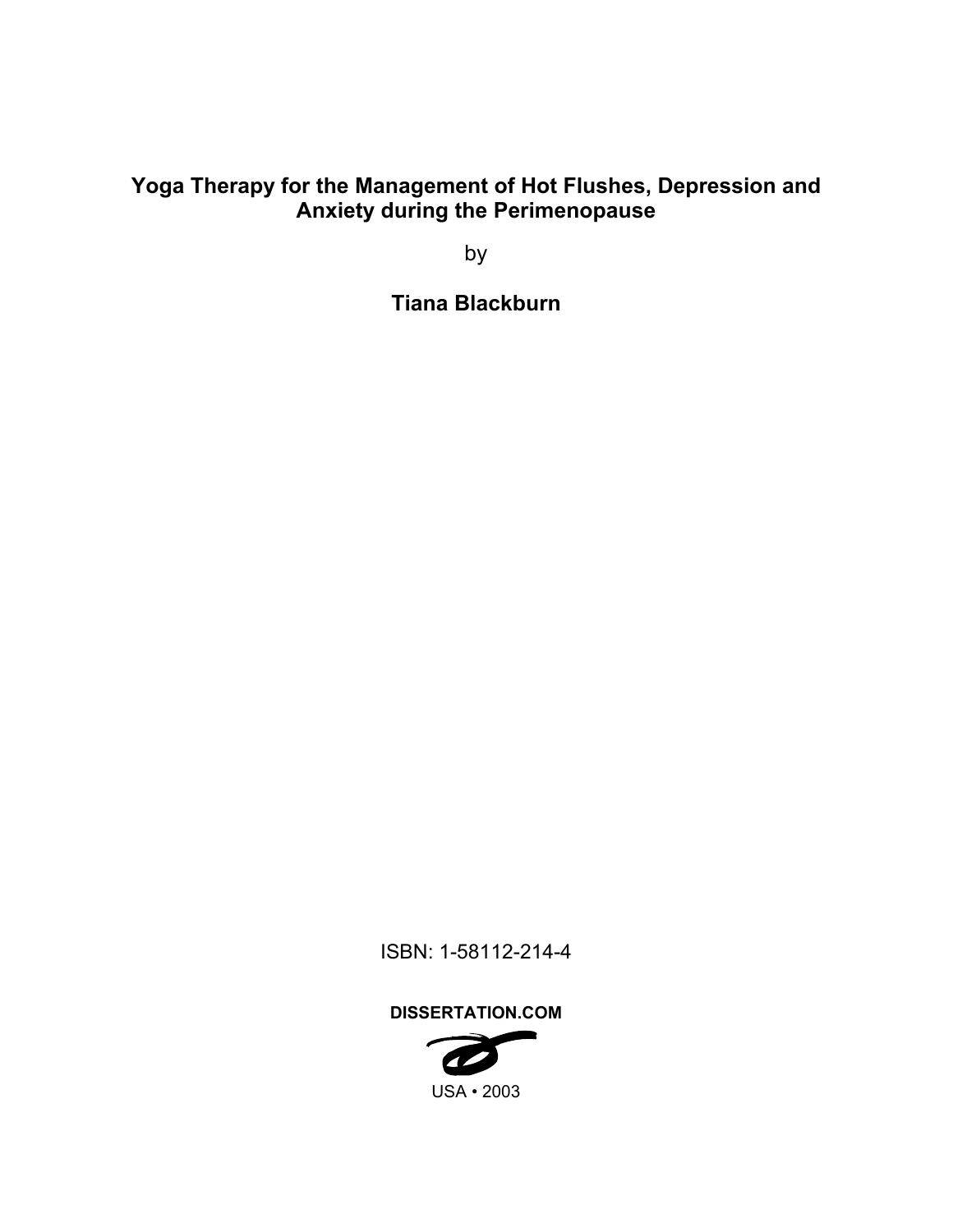## *Yoga Therapy for the Management of Hot Flushes, Depression and Anxiety during the Perimenopause*

Copyright © 2003 Tiana Blackburn All rights reserved.

> Dissertation.com USA • 2003

ISBN: 1-58112-214-4 www.Dissertation.com/library/1122144a.htm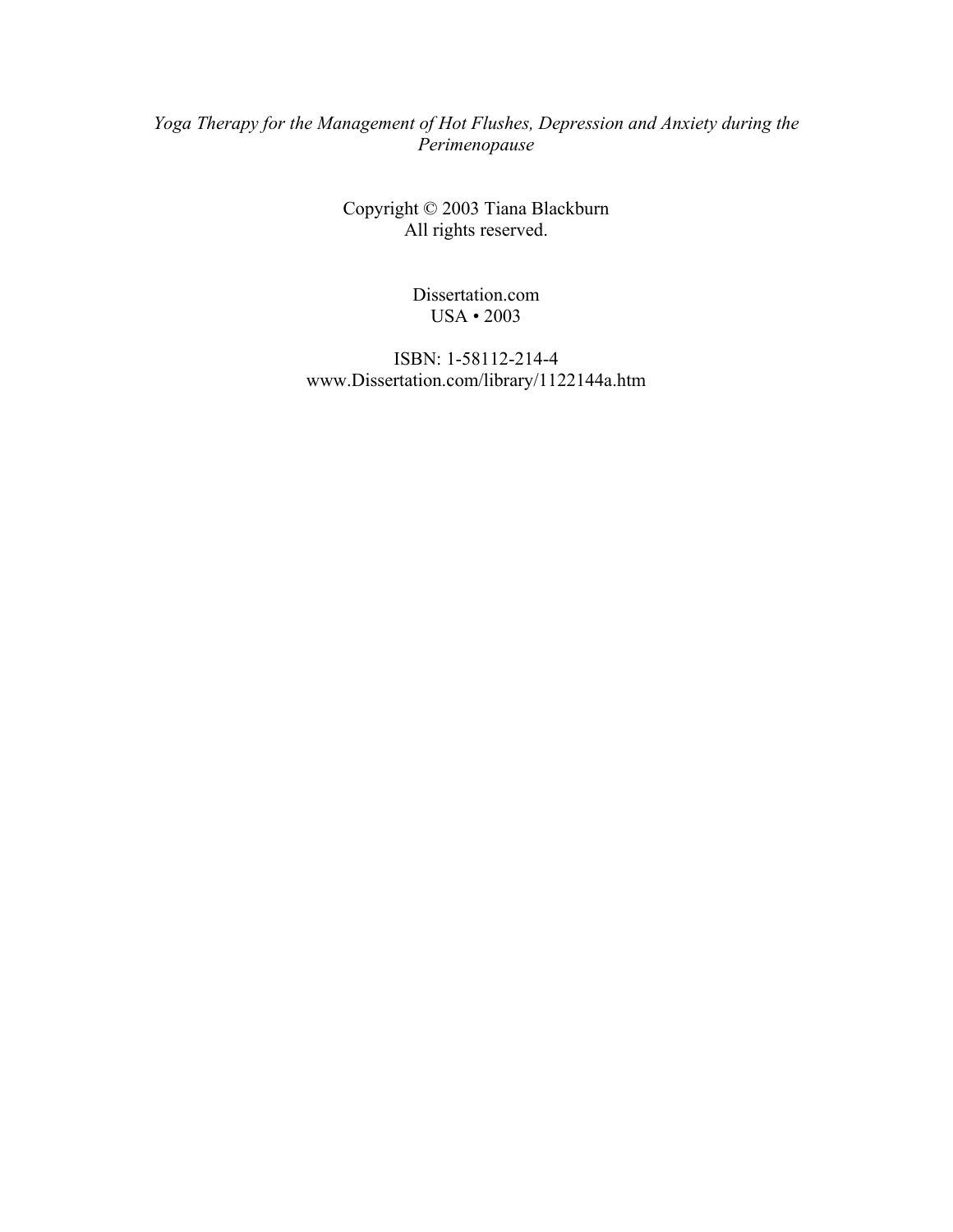Yoga Therapy for the Management of Hot Flushes,

Depression and Anxiety during the Perimenopause

A Master's Project by

Tiana Blackburn

Antioch University Santa Barbara

2002

## In Partial Fulfillment of the Requirements for the Degree of

Master of Arts in Psychology

with a Concentration in Integrative Yoga

Approved: *Signature on file*  Janice Rudestam, Ph.D., Chair Date

*Signature on file* Henry Ahlstrom, Ph.D., Advisor Date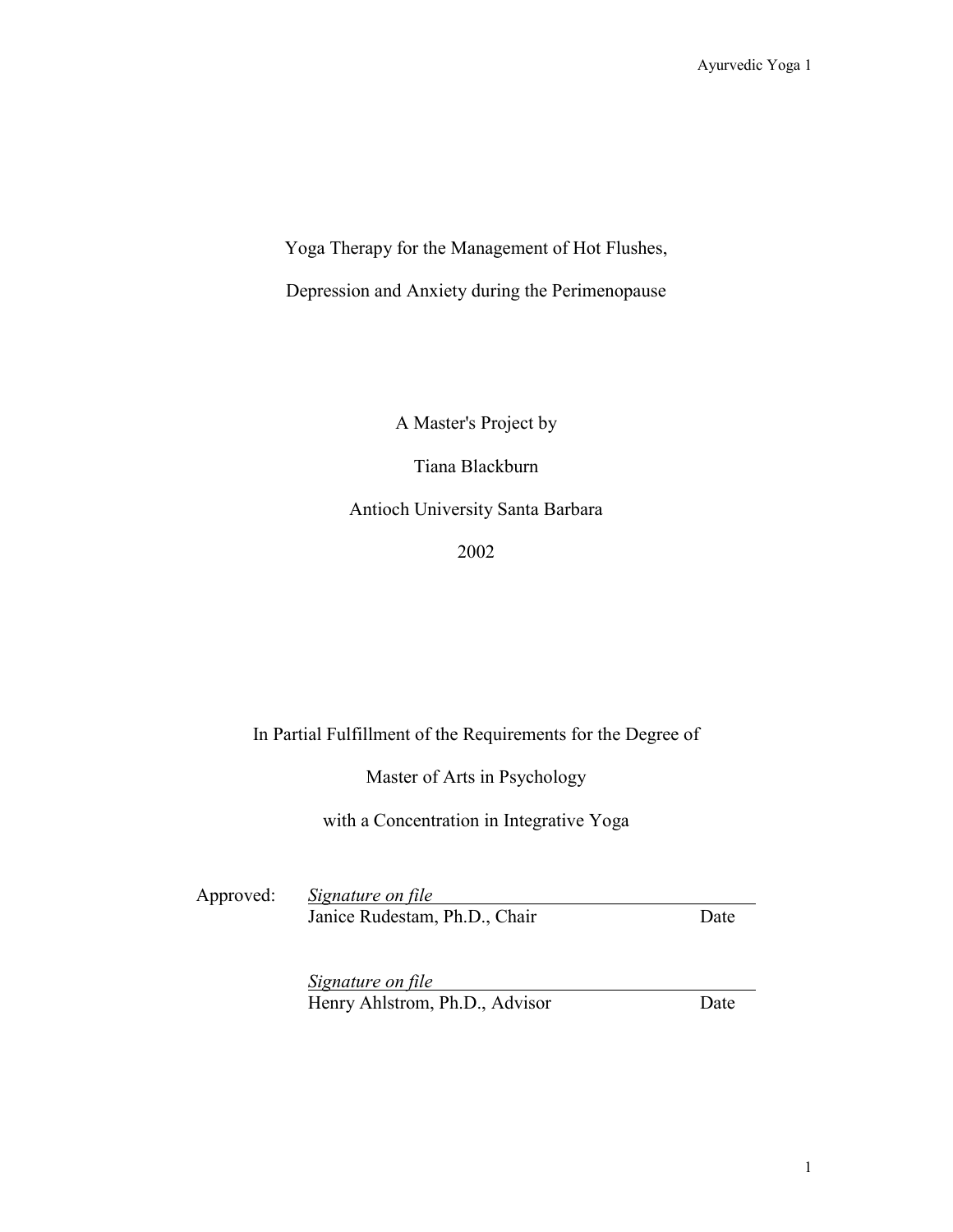## TABLE OF CONTENTS

| $\mathbf{I}$ . |    |
|----------------|----|
| $\prod$ .      |    |
| III.           |    |
|                |    |
|                |    |
|                |    |
|                |    |
| IV.            |    |
|                |    |
|                |    |
|                |    |
| $V_{\cdot}$    |    |
|                |    |
|                |    |
|                |    |
|                |    |
|                | b. |
|                |    |
| VI.            |    |
| VII.           |    |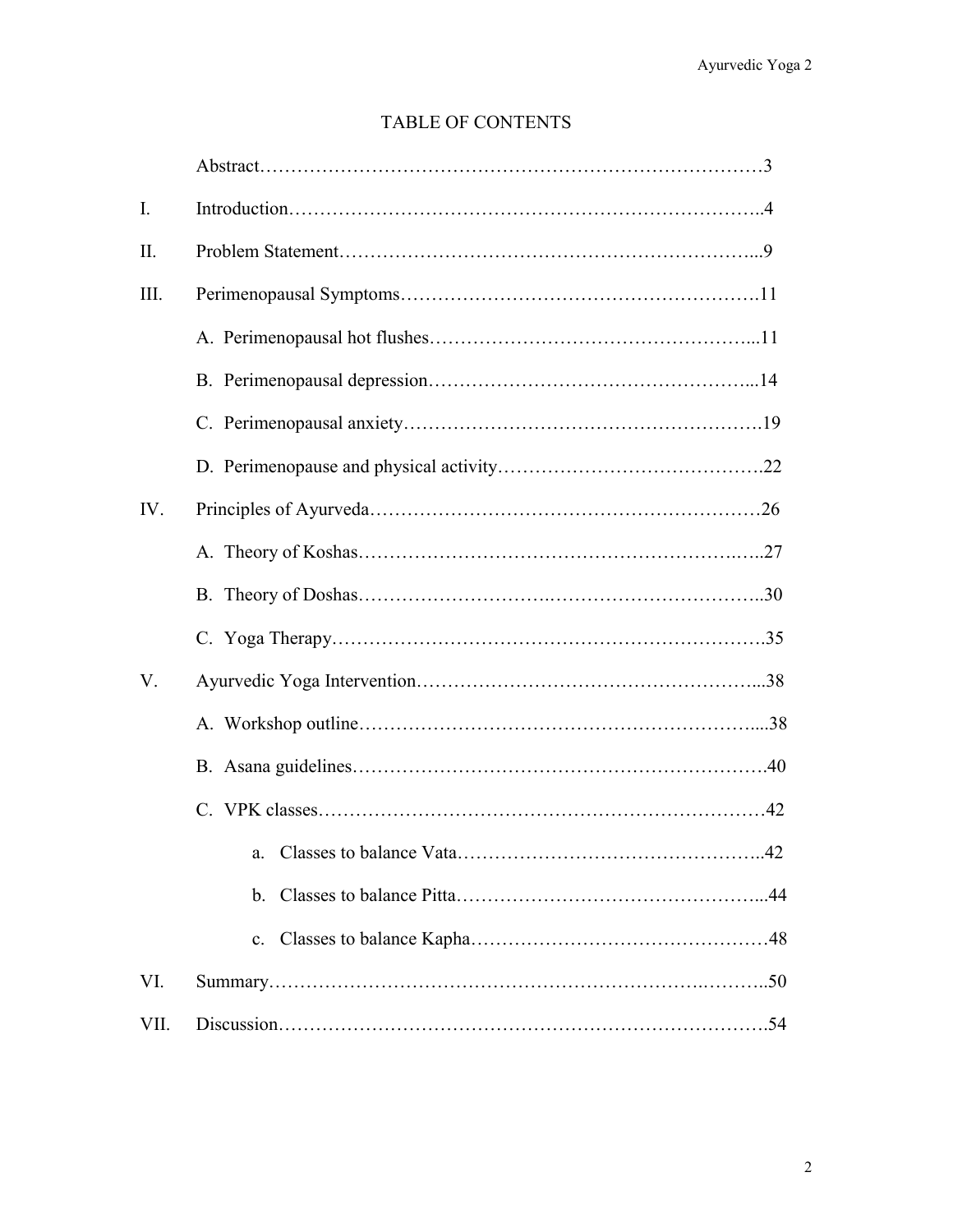### ABSTRACT

This project defines the intervention of yoga therapy for perimenopausal symptoms of hot flushes, anxiety, and depression according to the principles of Ayurveda. This is important in light of research showing the costs versus the benefits of hormone replacement therapy (HRT), and the growing population of hormone users as the lifespan increases. The research shows that there is a basis for effective alternatives to HRT for women who cannot or choose not to supplement estrogen levels using pharmaceutical hormones. Ayurveda offers a diagnostic approach that includes consideration of a woman's individual constitution as a predisposing cause of menopausal symptoms. Through questionnaire and pulse diagnosis, a woman may determine her body type and be provided guidelines unique for her constitution. The intervention consists of an educational workshop and follows up with a yoga practice. The practice facilitates the perception of control, while encouraging surrender to the transition of perimenopause.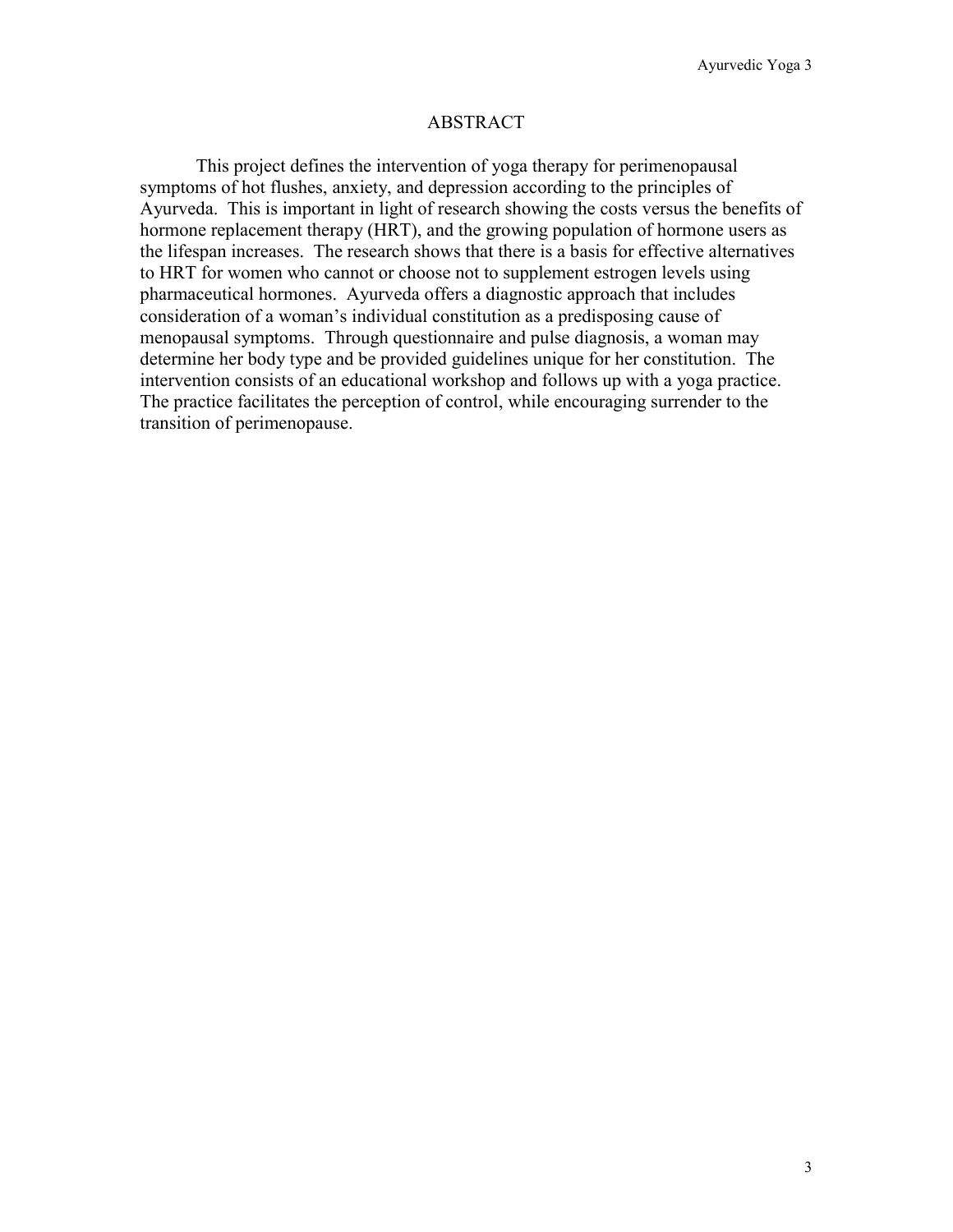### **Introduction**

As a woman enters the climacteric in her life cycle, she may experience hot flushes, anxiety, or depression that may be associated with a change in sleep patterns, irritability, or difficulty in daytime functioning. The climacteric is the entire transitional phase in the life span during which a woman gradually moves from being reproductive to non-reproductive, and includes perimenopause, menopause and postmenopause. Perimenopause can occur anytime between 40 to 50 years of age (Lobo, 1997). Estrogen levels gradually decrease from around age 35 during normal menstrual functioning, leading eventually to an inability to conceive. According to Lobo, it is the last six months before menopause that the major reduction in ovarian function occurs (Lobo, 1997). Menopause marks the cessation of menses and post menopause is the time after reproductive capability ends. Because unexpected ovarian activity can occur briefly following menopause, the post menopause is said to begin approximately one year after the last menstrual event (Lobo, 1997). The symptoms of the climacteric are a reflection of a fluctuating hormonal system known to result in stressful, age-related changes.

Age-related changes due to lower estrogen levels have been linked to osteoporosis and heart disease (Grady, 1992) because estrogen preserves bone mass (Eskin, 2000) and protects the heart. As a result medical professionals believe the loss of estrogen production by the ovaries is a disease process (Sobel, 1996). Sobel suggests that menopause is pathological and should be called "Maturity Onset Ovarian Deficiency State, i.e., MOODS" (Sobel, 1996). Sobel describes MOODS as an abnormality where there is destruction or atrophy of an endocrine organ, with a decrease in hormone secretion resulting in life-threatening disorders (cardiovascular disease, for example) that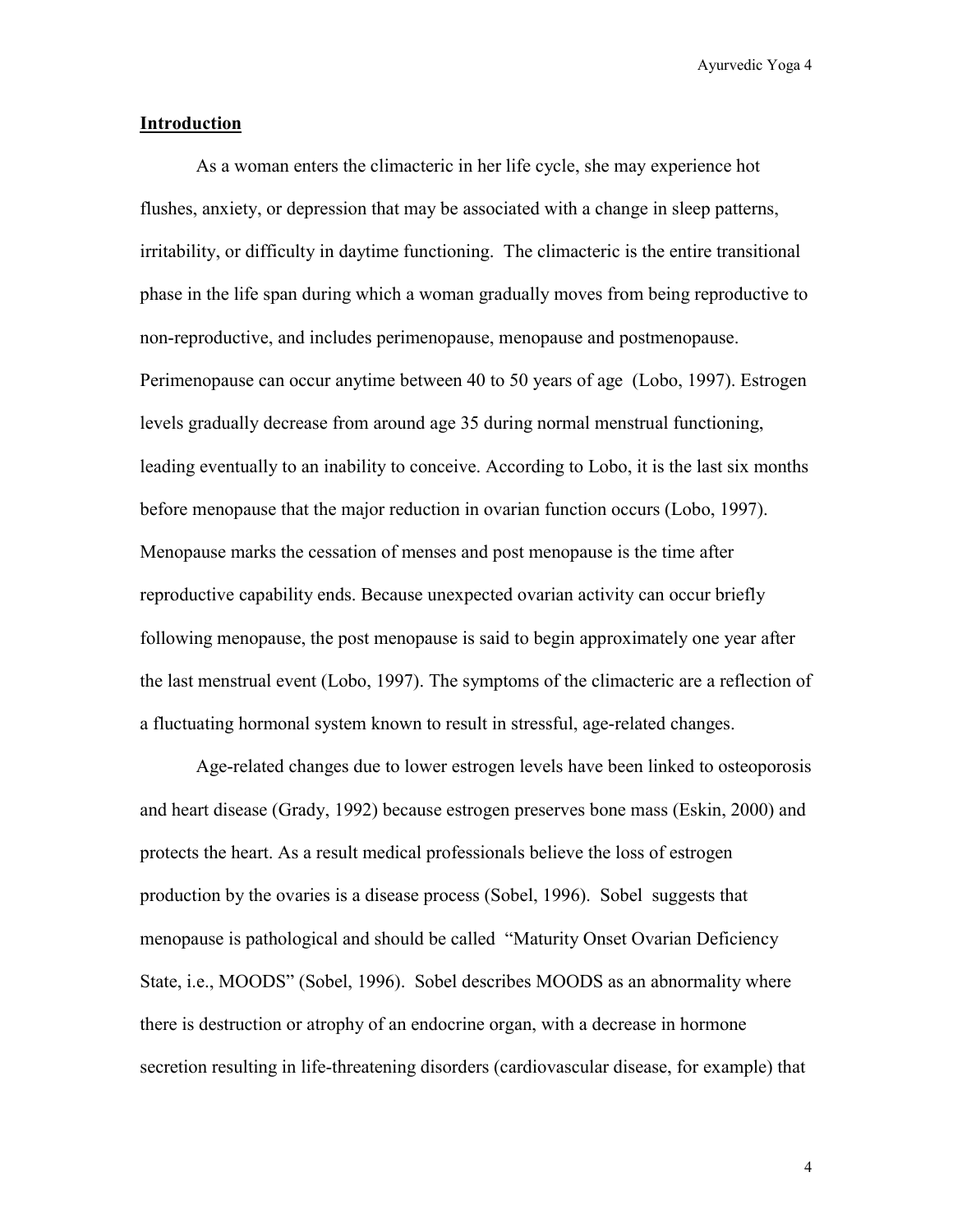can be corrected by hormone replacement therapy. Sobel states that if proper medical terminology were to be used instead of the term menopause, women who suffer needlessly could be diagnosed as being in an endocrine deficiency state, and could then be treated with hormone replacement. He fails to address the fact that estrogen is produced by other glands in the body besides the ovaries, and that ovaries continue to produce additional hormones such as testosterone (Ala-Fossi, Maenpaa, Aine, & Punnonen, 1998). Sobel's argument may support a diagnosis of hormone deficiency, but it also implies that ageing is a disease process instead a normal part of the life cycle.

Although lower levels of ovarian estrogen may be correlated with age-related diseases, it does not necessarily mean that the menopausal transition itself is a disease process. The meaning of menopause as experienced by American women is diverse just as the experience of it varies in complexity from woman to woman (George, 2000). For some women it is a growth in liberation as they work through the confusion of it. Coming out of it can be a rebirth experience after the emotional turmoil of it, while for others the symptoms are hardly noticed and can be uneventful, requiring no intervention. Although the fifteen women in George's study experienced menopause as a normal part of the life cycle and for the most part unremarkable, they were relieved to become postmenopausal (George, 2000). The view that the menstrual cycle and menopause are transitional and potentially positive, life-affirming experiences is supported by Ayurveda, a system of knowledge that has roots in ancient vedic literature. The literal translation of the Sanskrit word Ayurveda is derived from two roots, ayur , meaning life, and veda, meaning knowledge (Lad, n.d.). Ayurveda is known today as a science of life that encompasses the body, mind, and spirit, and which views the symptoms of menopause as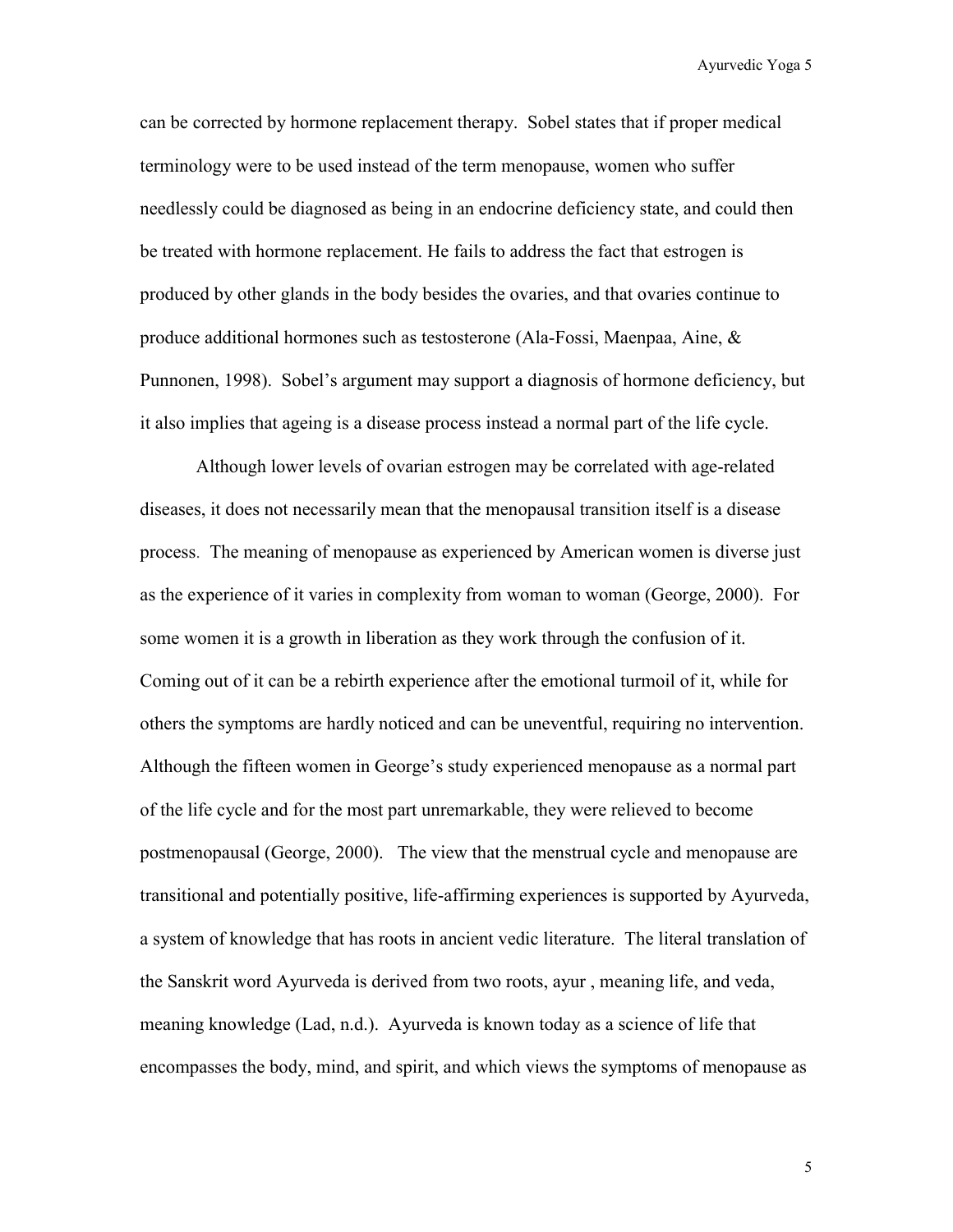simply an imbalance of bodily humors. What this project offers is an intervention using therapeutic yoga according to Ayurvedic principles for the management of symptoms.

The literature was reviewed for hot flushes, anxiety and depression experienced throughout the climacteric but especially during perimenopause. An equivalent amount of data was found for perimenopausal depression as for post menopausal depression, but since the causes of depression during the phases of the climacteric may differ, this project will focus primarily on the relationship between hot flushes and psychological symptoms during the perimenopause.

Hot flushes and psychological symptoms were studied in light of the research on locus-of-control. Locus-of-control studies refer to the perception of internal control versus the perception of external control. Where does the woman locate control of her symptoms and how important is that? One of the feelings expressed in interviews with women was anxiety over the sense of having no control over hot flushes (George, 2000). It is not surprising that perimenopausal women have less of a sense of control over their own bodies than premenopausal women (Kroll, 1989), and while our knowledge of the specific variables accounting for this difference is inconclusive, some variables that affect locus of control according to Kennedy (1998) include major life stressors and the reasonability of controlling symptoms.

It is known that the way a woman appraises hot flushes, and the strategies she uses to cope, affect her psychological state depending on the perception she has of her ability to control her symptoms (Reynolds, 1999). In this regard, Kroll states, "It is conceivable that women experiencing more symptoms perceived less internal control relating to menopause, and that those who perceived less internal control reported more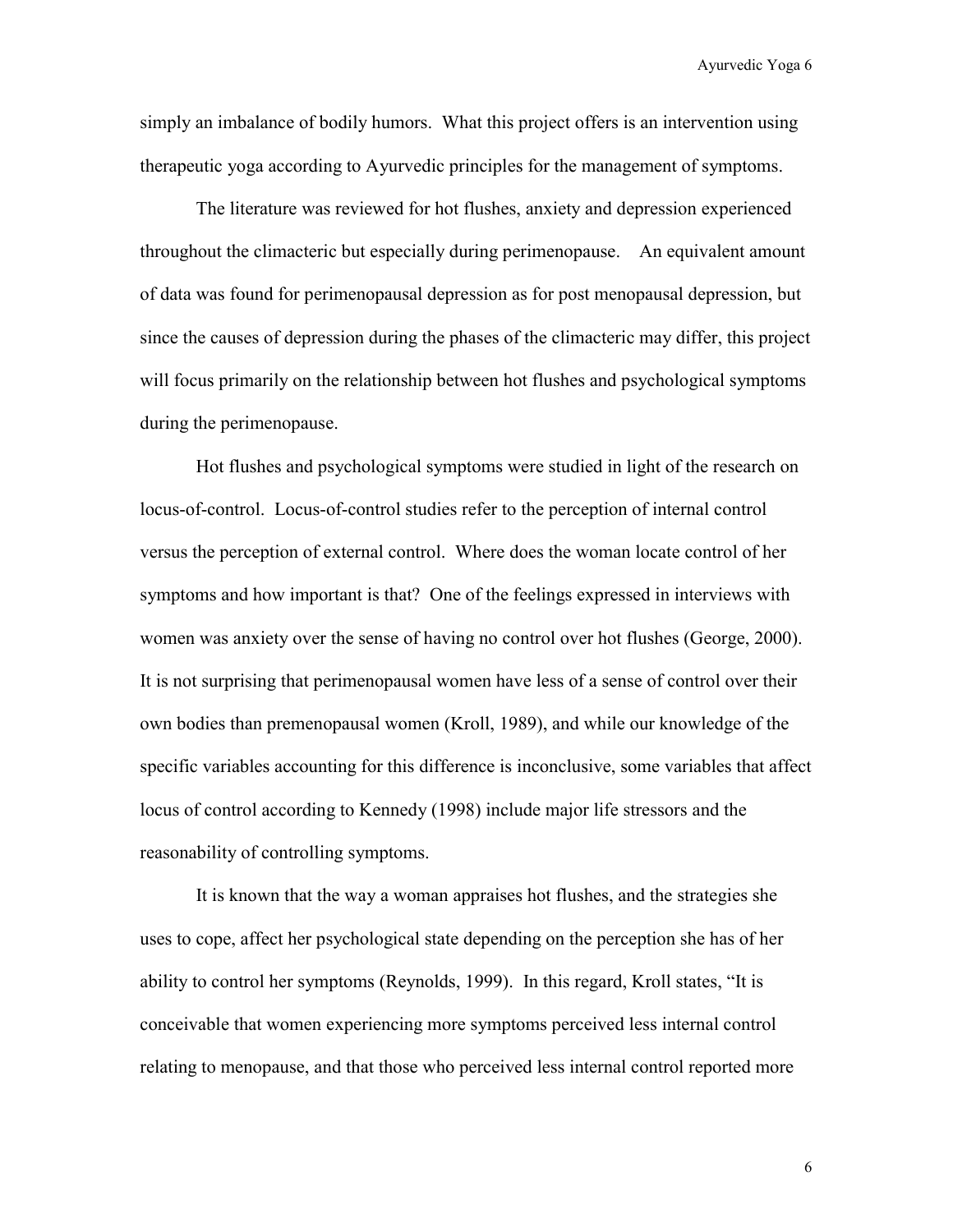symptoms…women who engage in the general, health-conscious preventive strategies perceived greater control over their menopause than women who utilized few strategies" (Kroll, 1989, p. 65).

It is no surprise that women who use alternative therapies often cite a desire for personal control as important (Seidl  $&$  Stewart, 1998). With the perception that symptoms can be controlled, leading to useful strategies such as diet and lifestyle changes, many women experience fewer symptoms. This is an example of an internal locus-of-control, whereas other women who turn to the physician to control their symptoms usually end up taking HRT, which is an example of an external locus-ofcontrol.

For women who desire an alternative to HRT, the practice of yoga is useful in developing this internal locus-of-control. Some of the aspects of yoga are inward focus and inward concentration during practice of balancing poses and stretches that increase flexibility. Using the postures and deep rhythmical breathing, the restraint of senses, concentration, and meditation that form the basis of yoga practice, Vahia and colleagues found significant improvement for anxiety and depression (Vahia, Doongaji, Jeste, Ravindranath, Kapoor, & Ardhapurkar, 1972). Vahia et al. state that healthy functioning should be guided by integrating mechanisms within the individual, another example of internal locus-of-control, especially in the absence healthy stimuli from the external environment.

The psychological basis of yoga is different from most western approaches with the exception of transpersonal psychology. Compiled by Patanjali near 200 C.E. (Muskin, 2000) the yoga sutras state that the ultimate source of human suffering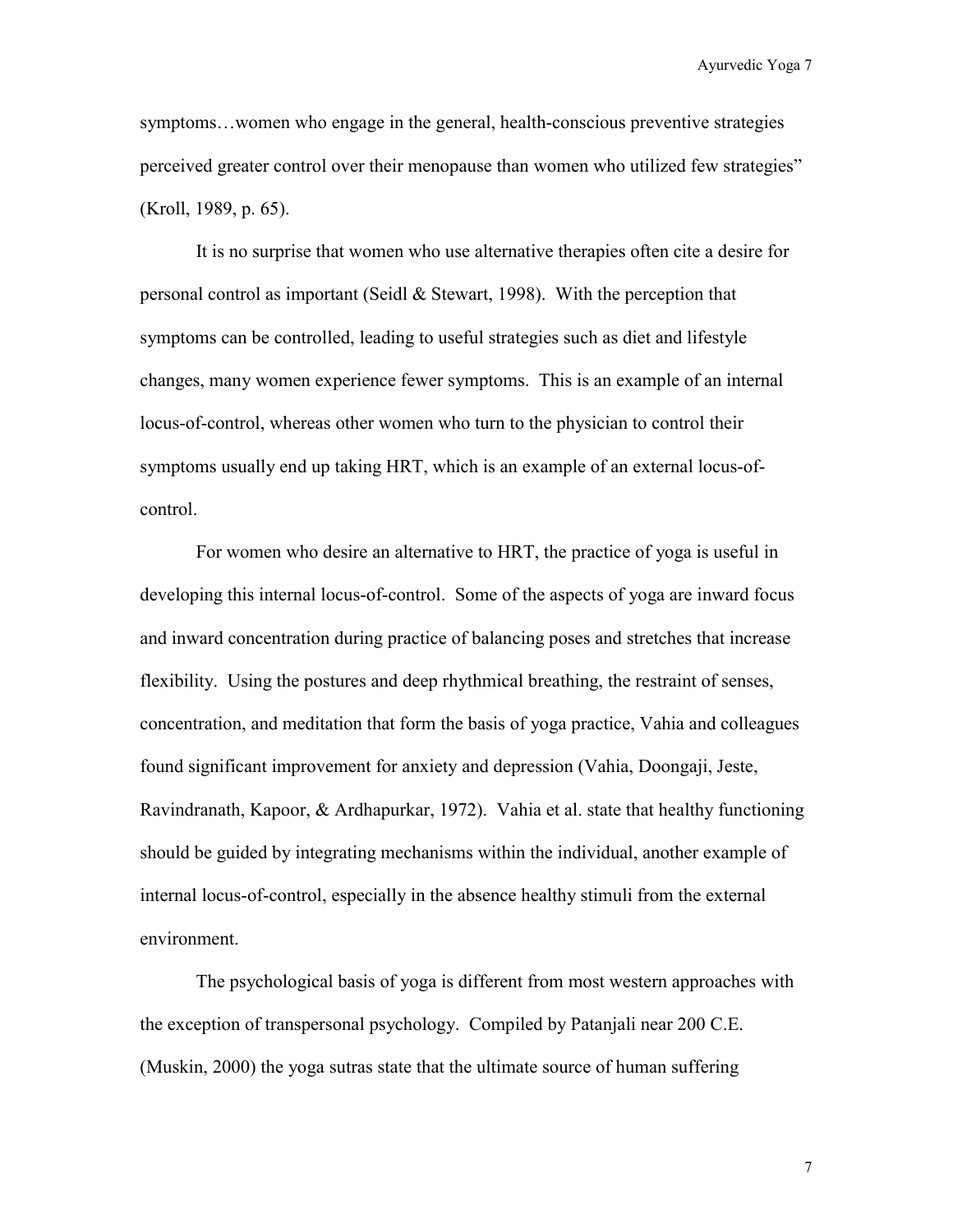originates in the erroneous belief in an individual body-mind, separate from all others and solely motivated by the pleasure-pain principle. The purpose of yoga is to detach from the endless fluctuations of pleasure and pain of everyday existence, and reduce physiologic reactivity to any given external or internal stimuli. The physical postures increase control over voluntary muscles and work off stress hormones accumulated in the body; pranayama, or breathing exercises, improve control over the autonomic nervous system; pratyahara, or sense withdrawal, reduce sensory stimuli; and meditation increases self-awareness and insight into thought patterns and habits (Muskin, 2000).

The discipline of yoga is practiced in many ways: as a health science, as a spiritual discipline, for curative purposes, as a psychotherapeutic discipline, as a philosophical system, and as a system of psychology. Recent surveys to determine the future development of yoga in India reflect a trend towards the study and practice of yoga as a branch of medicine that is favored among Ayurvedic physicians, medical doctors, and philosophers although some yoga experts still regard it as separate from Ayurveda (Mishra, 1997). Ayurveda complements yoga because it offers a perception of the climacteric as a seasonal transition. According to Svoboda (1999) the general Sanskrit term for the menstrual cycle is "artarva", a word that is derived from "rtu", meaning season. Whenever the seasons change, whether it is environmental or the season of one's life, we adapt, and when we do that poorly we open up to the possibility of disease. Ayurveda offers the purificatory and palliative therapies to help with seasonal changes, while yoga, having developed separately from Ayurveda yet showing historical similarities (Feuerstein, 1998), can be practiced in a way that supports each woman's individual constitution according to Ayurvedic principles.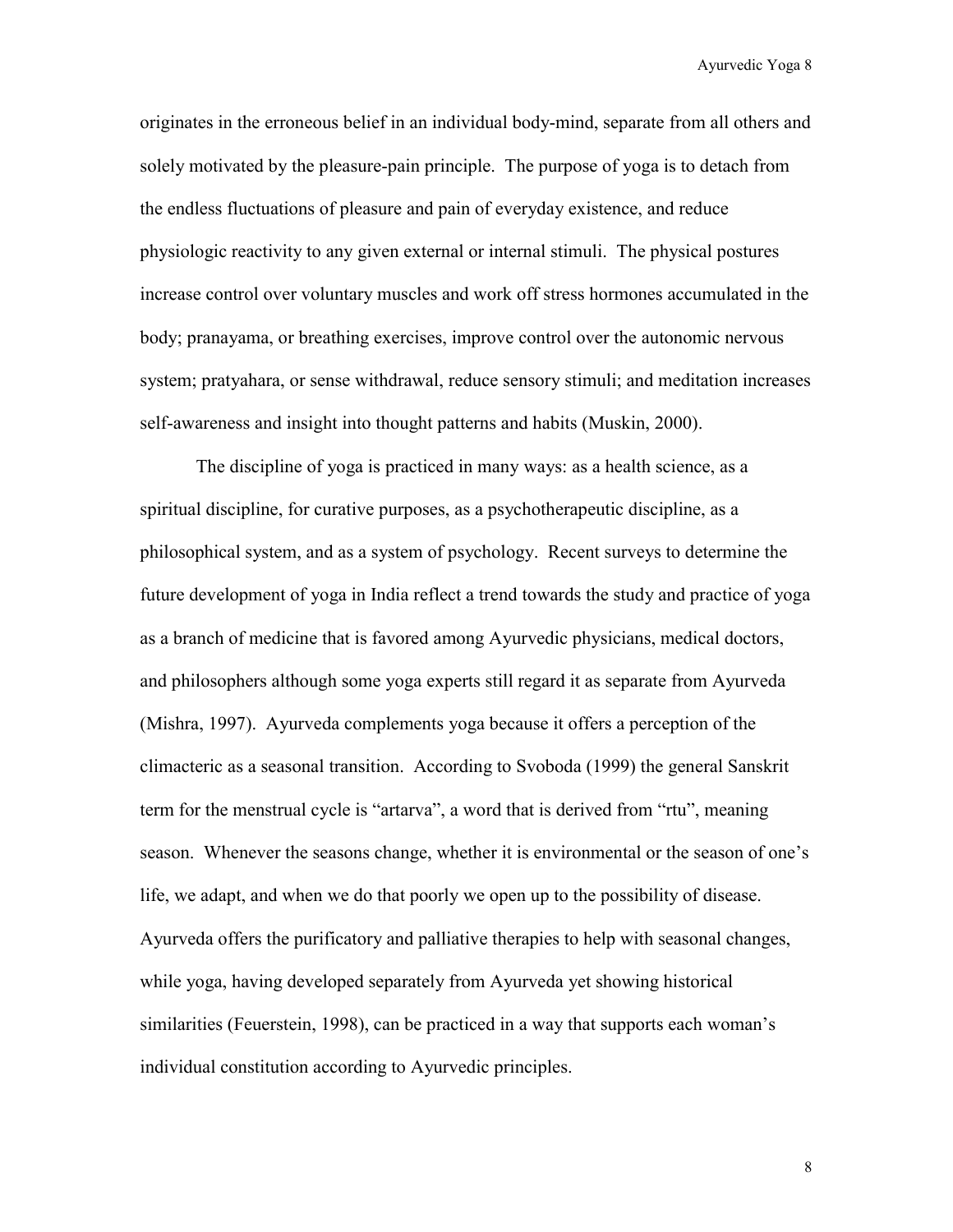### **Problem Statement**

 This project is important because the number of U.S. women in the climacteric will almost double between 1990 and 2020 (U.S. Bureau of the Census, 1977), and they represent a very large market of potential users of hormone replacement therapy (HRT). Thirty eight percent of postmenopausal women in the US between the ages of 50 and 74 are taking hormones (Keating, Cleary, Rossi, Zaslavsky, & Ayanian, 1999). This is of concern in light of the International Position Paper on Women's Health and Menopause that was recently presented to the National Institute of Health (NIH). In that report, scientists express their doubts that hormone replacement therapy (HRT) can prevent heart disease, severe depression, urinary incontinence and broken bones caused by osteoporosis (Grady, 2002).

 On the other hand, HRT for hot flushes is known to be beneficial on a limited basis. Hlatky and colleagues found that women experiencing hot flushes improved in mental health and their depression lessened as a result of taking HRT (Hlatky, Boothroyd, Vittinghoff, Sharp, & Whooley, 2002). MacLennan (2002) also showed a significant reduction in weekly hot flush frequency for HRT users (up to 77%) with severity reduced. The number of women who withdrew from HRT because of the side effects of breast tenderness, edema, joint pain and psychological symptoms was only marginally more than women who were taking a placebo. In clinical practice, these symptoms would have been addressed by tailoring HRT usage in a way that the clinical trials could not do. The study concluded that HRT is highly effective in alleviating hot flushes and night sweats even though women in the control group taking a placebo experienced a 50% reduction in hot flushes also. This was attributed to a natural decline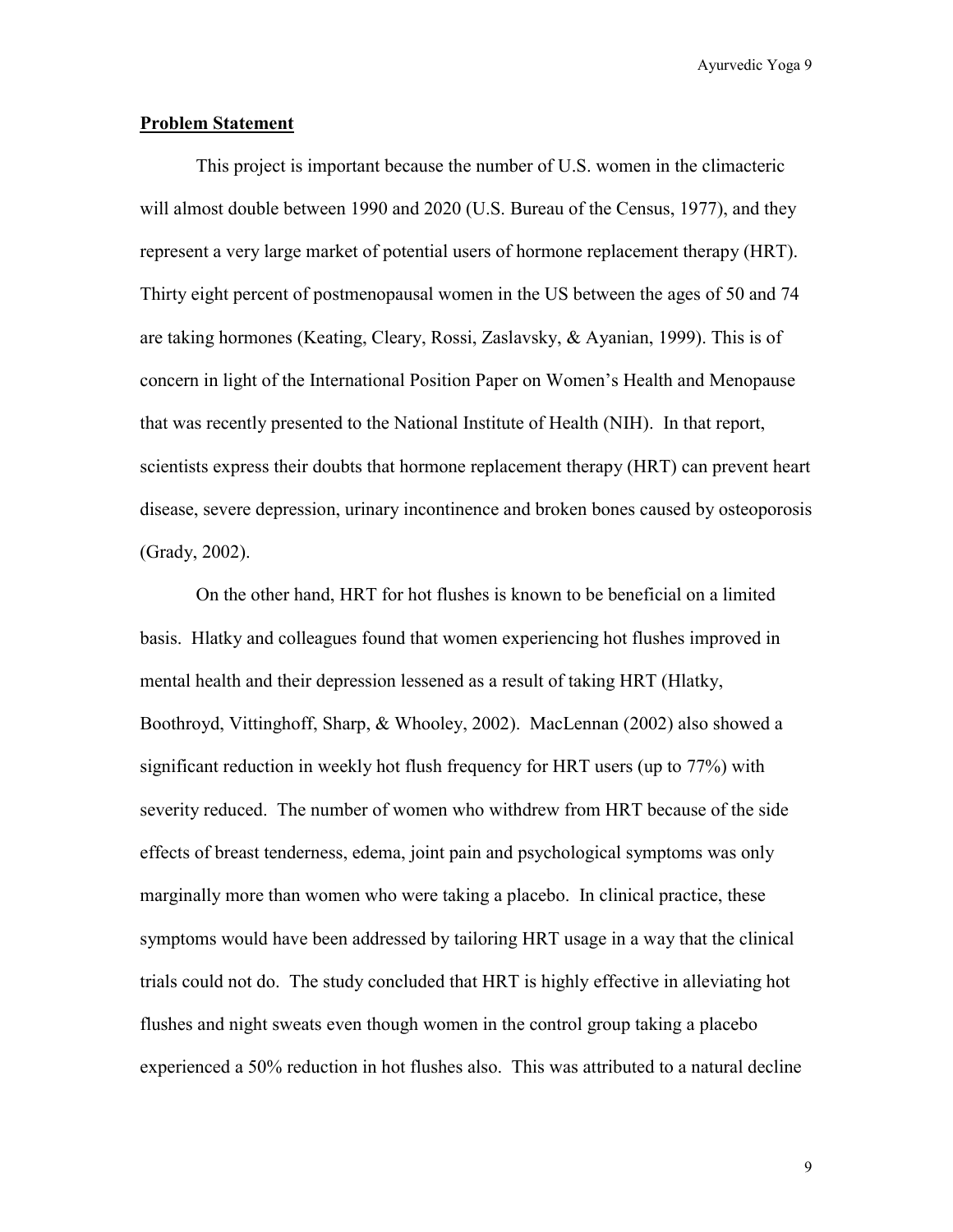of hot flushes over time, or an increased understanding that resulted in relief of anxiety, or possibly that women self-recorded their symptoms differently, nevertheless it indicates there are other reasons besides HRT for reduction of hot flushes.

 In the editorial section of the Journal of the American Medical Association it was said recently that HRT for postmenopausal women is not a cause for celebration (Rexrode & Manson, 2002). Women taking HRT to prevent age-related diseases in the *absence* of hot flushes experience significant decline in physical function, mental health and energy/fatigue levels while their depression remains unchanged (Hlatky, Boothroyd, Vittinghoff, Sharp, & Whooley, 2002). Another problem associated with HRT is its relationship to breast cancer of a particular type, namely lobular tumors. The data shows that recent long-term use of HRT is associated with an increased risk of this type of breast cancer (White, 2002). The data also suggest that HRT is contraindicated for women who have a history of heart disease. The risk for recurrent major coronary events seems to increase among short-term hormone users with previous coronary disease even though it decreases with longer-term use (Grodstein, 2001). Either in the presence of HRT for hot flushes, or in its absence because of risk factors, there are alternatives such as Ayurvedic yoga that will have a positive effect on women during the climacteric.

 In reviewing the literature, there was an obvious gap between the subjects of yoga and menopause, therefore the keywords used in conducting the literature review were "physical activity" and "exercise" in relation to menopause, anxiety, depression, and hot flushes. The first section of this literature review discusses the symptoms of perimenopause, which research shows is positively affected by physical activity (Suling, Holm, Gulanick, Lanuza, & Penckofer, 1999). This supports the argument that yoga,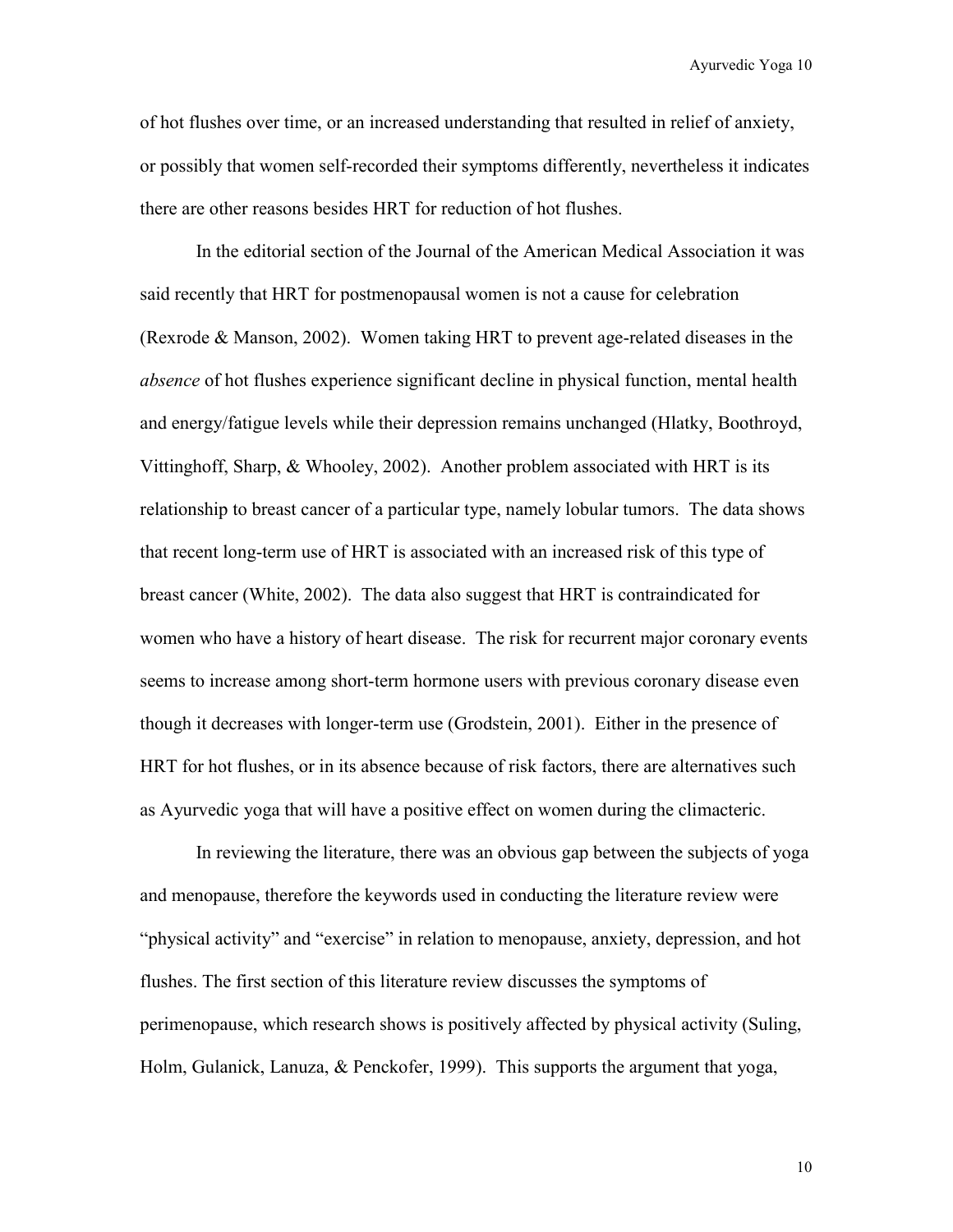being a form of physical activity that can also be viewed as exercise, will be beneficial to manage hot flushes, anxiety, and depression. The latter section of this project discusses the practice of yoga therapy in more detail and provides the intervention.

#### **Perimenopausal Symptoms**

**Perimenopausal hot flushes.** The majority of studies reviewed by J. G. Green were in agreement that hot flushes and night sweats are the most common vasomotor symptoms observed that can be directly associated with estrogen changes (Green, 1998). Other somatic symptoms include pressure or tightness in the head or body, muscle and joint pains, numbness or tingling, headaches, feeling dizzy or faint, breathing difficulties and/or loss of feeling in hands or feet (Green, 1998). These somatic symptoms may or may not be related to hormones although they were observed while studying hot flushes. In Kronenberg's study on vasomotor symptoms in the perimenopause (Lobo, 1997) hot flushes are a sensation of heat in the upper body, often accompanied by sweating that can be cold, and a pounding heart. Hot flushes vary in frequency and intensity from mild to extreme, lasting usually 3-5 minutes. The normal amount of time that a woman may experience hot flushes is approximately 6 months up to 2 years, but for some women they last many years well into post menopause (Lobo, 1997). Until recently, there has been very little known about how to reduce the frequency of hot flushes or how to prevent them.

It has been shown that increased levels of physical activity do not prevent hot flushes. Athletic women such as runners often have lower levels of estrogen, which actually increases their frequency of hot flushes (Sternfeld, Quesenberry & Husson, 1999).Still, physical activity is very beneficial for women, in fact, it is almost essential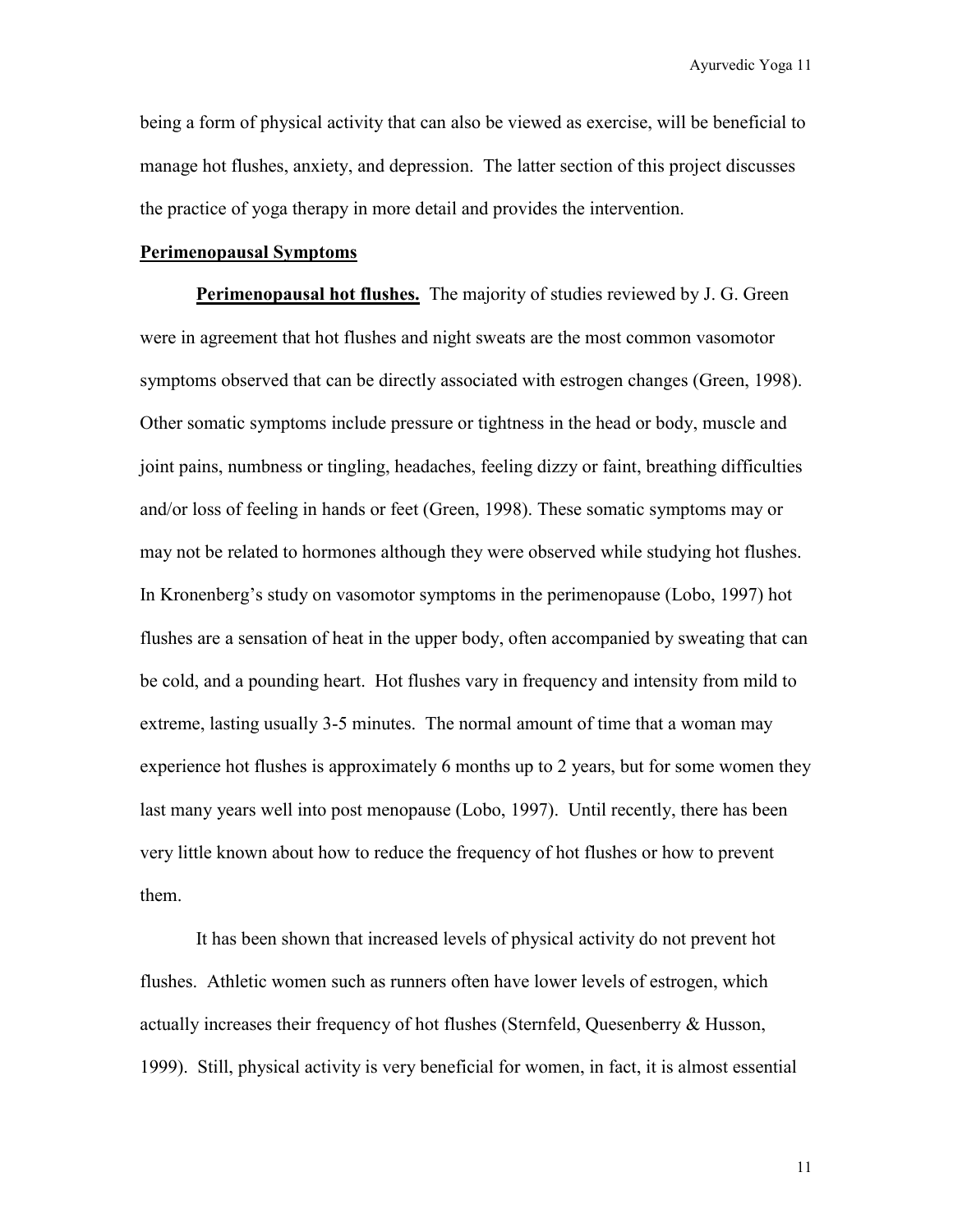during perimenopause because it does reduce somatic and vasomotor symptoms immediately following exercise, and improves mood (Slaven & Lee, 1997).

Meanwhile one wonders if there isn't some form of physical activity that would control hot flushes. It could be that because there are qualities that make hatha yoga different from other forms of exercise, yoga may provide an answer. Yoga appears to have been devised to specifically rehabilitate the various organs and the endocrine glands, which do not appear to be affected by vigorous exercise in the same way (Mishra, 1997). Mishra (1997) states "the basic difference between vigorous physical exercise and yogic exercise appears to be the involvement of energy production (rehabilitation) and energy utilization mechanisms…the muscles cannot recover the amount of energy consumed in vigorous exercise and they become fatigued. In yogic exercise there is a synchronized break down and recovery of energy, which ultimately enhances the physiological efficiency of the muscle tissue without its unwanted hypertrophy" (p.99).

Yoga postures emphasize the alignment of bones to create optimal flow of energy while stretching the muscles to help support this alignment. David Frawley, director of the American Institute of Vedic Studies, says yoga "keeps the spinal column subtle in order to create the optimal flow of energy through the nerves that enervate the organ and glandular systems…[*asanas*] begin a systematic cleansing of the tissues…asanas are not merely exercise in classical yoga, but are used to settle the body for breathing practices and meditation that awakens vital energy called prana" (Frawley, 1999, p. 205). These breathing practices may be the key to reducing hot flushes.

For women who cannot tolerate hormone replacement therapy, deep breathing and progressive muscle relaxation similar to that used in yoga **has** been shown to be a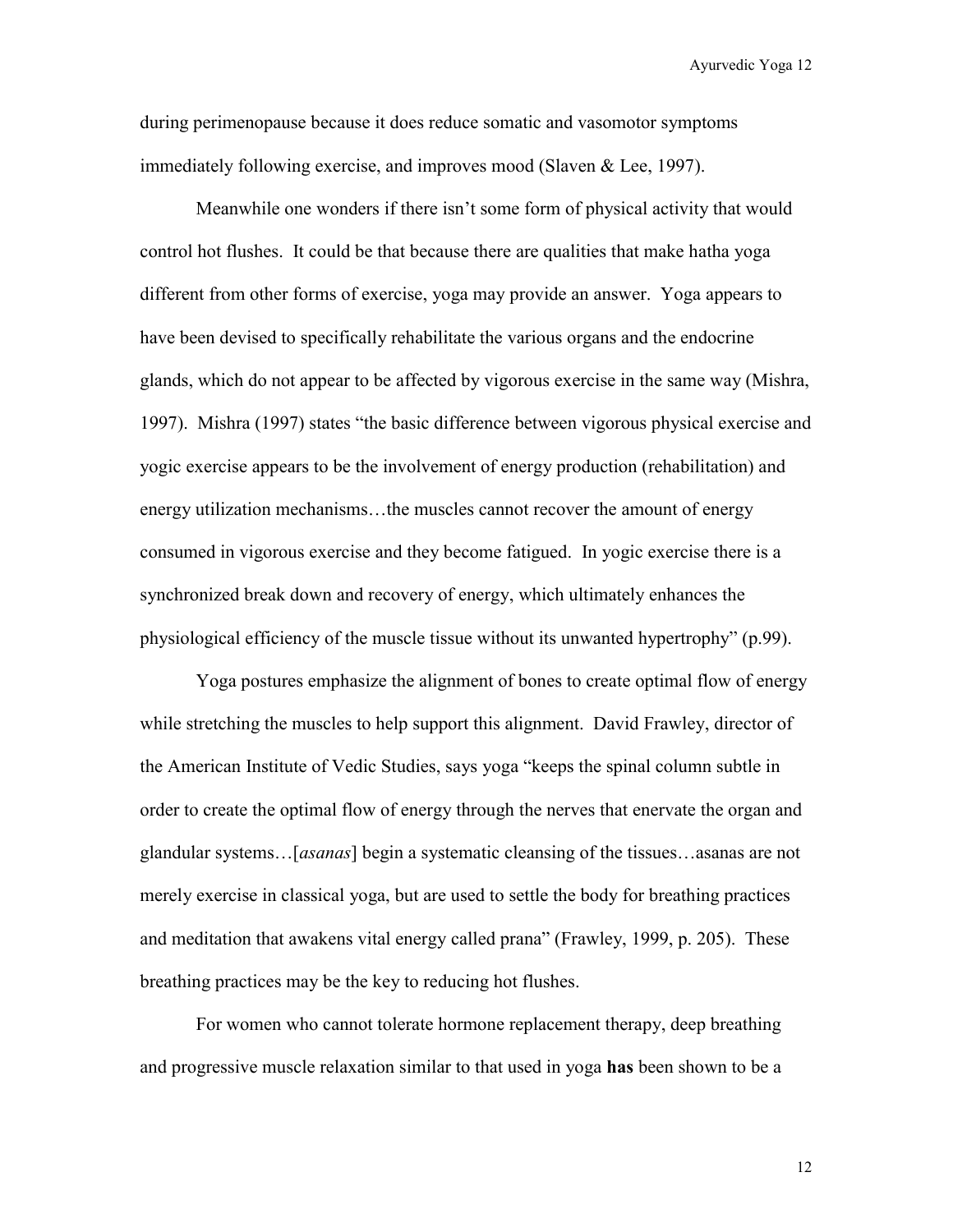useful treatment alternative for the reduction of hot flushes (Freedman, 1992). In Freedman's study, 33 women with frequent menopausal hot flushes were randomly assigned to receive eight sessions of training in paced respiration or muscle relaxation, while electroencephalographic biofeedback was used as a placebo control. Their hot flushes were objectively measured by use of disposable silver-silver chloride electrodes filled with potassium chloride paste attached over the sternum. This allowed researchers to monitor women even during sleep through the use of a recorder with a constant voltage circuit. The recordings were transferred through an analog-to-digital converter to a computer that was programmed to detect any sternal skin conductance level increases previously demonstrated as an objective definition of a hot flush. It was shown that women who received paced respiration training significantly reduced their frequency of hot flushes, increased their tidal volume, and slowed their respiration rates regardless of muscle relaxation. The data suggested that elevated central sympathetic activation of the nervous system appears to be involved in the initiation of hot flushes. Deep breathing of a rhythmical nature appears to modulate the sympathetic nervous system, which alone could result in a significant reduction of menopausal hot flushes.

Freedman (1999) followed up the earlier study to show that most menopausal hot flushes are preceded by small elevations in core body temperature. The study replicated sweating thresholds using exercise. The body was then cooled to determine the shivering threshold of women who experienced hot flushes. The thermoneutral zone between the thresholds for sweating and shivering was reduced in women with hot flush symptoms, and they concluded that menopausal hot flushes could be triggered by small elevations in body temperature. For yoga teachers, this shows that it becomes important to assess the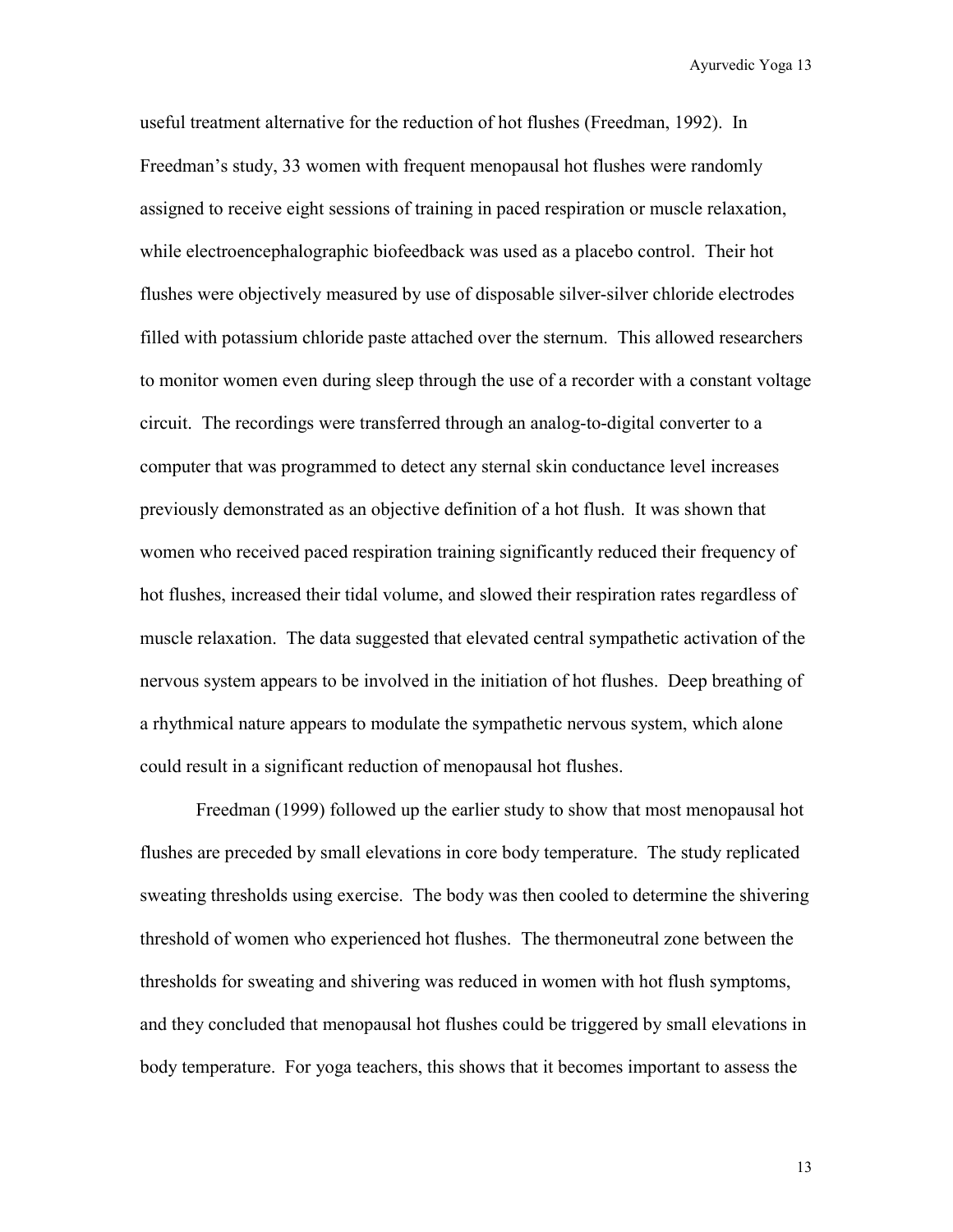extent to which a asana practice might be stressful for perimenopausal women who are experiencing hot flushes. Women who did not experience hot flushes had a wider threshold for sweating and shivering and could tolerate more heat.

Since hot flushes occur most frequently when the body's core temperature is highest (Lobo, 1997), it is important to maintain slow, deep breathing during a strong, flowing asana practice where the body's core temperature is heated up, just as during a hot flush. It is important to realize that an asana practice might be stressful for perimenopausal women when ambient room temperature is increased to prevent muscle soreness and to aid flexibility. Because hot flushes were more frequent and intense in warm temperatures (31 degrees C.) as compared to cool (19 degree C.) temperatures (Lobo, 1997), the ambient temperature of an asana room should be controlled to prevent a hot flush in symptomatic women.

**Perimenopausal depression.** If deep breathing can help a woman manage hot flushes and even decrease their frequency, then it may also be helpful for the other two most common symptoms associated with the climacteric, anxiety and depression. The practice of rhythmical breathing, or pranayama as it is called in yoga, improved clinical depression when performed daily for thirty minutes over a 3-month period (Naga Venkatesha Murthy, Janakiramaiah, Gangadhar, & Subbakrishna, 1998). Also, Miller and Kabat-Zinn (1995) demonstrated that mindfulness meditation has long-term beneficial effects in the treatment of people with anxiety disorders. Breathing and meditation are both components of a well-rounded yoga practice, which is different from yoga practiced as a form of gymnastics, and they may possibly alleviate depression correlated with vasomotor symptoms.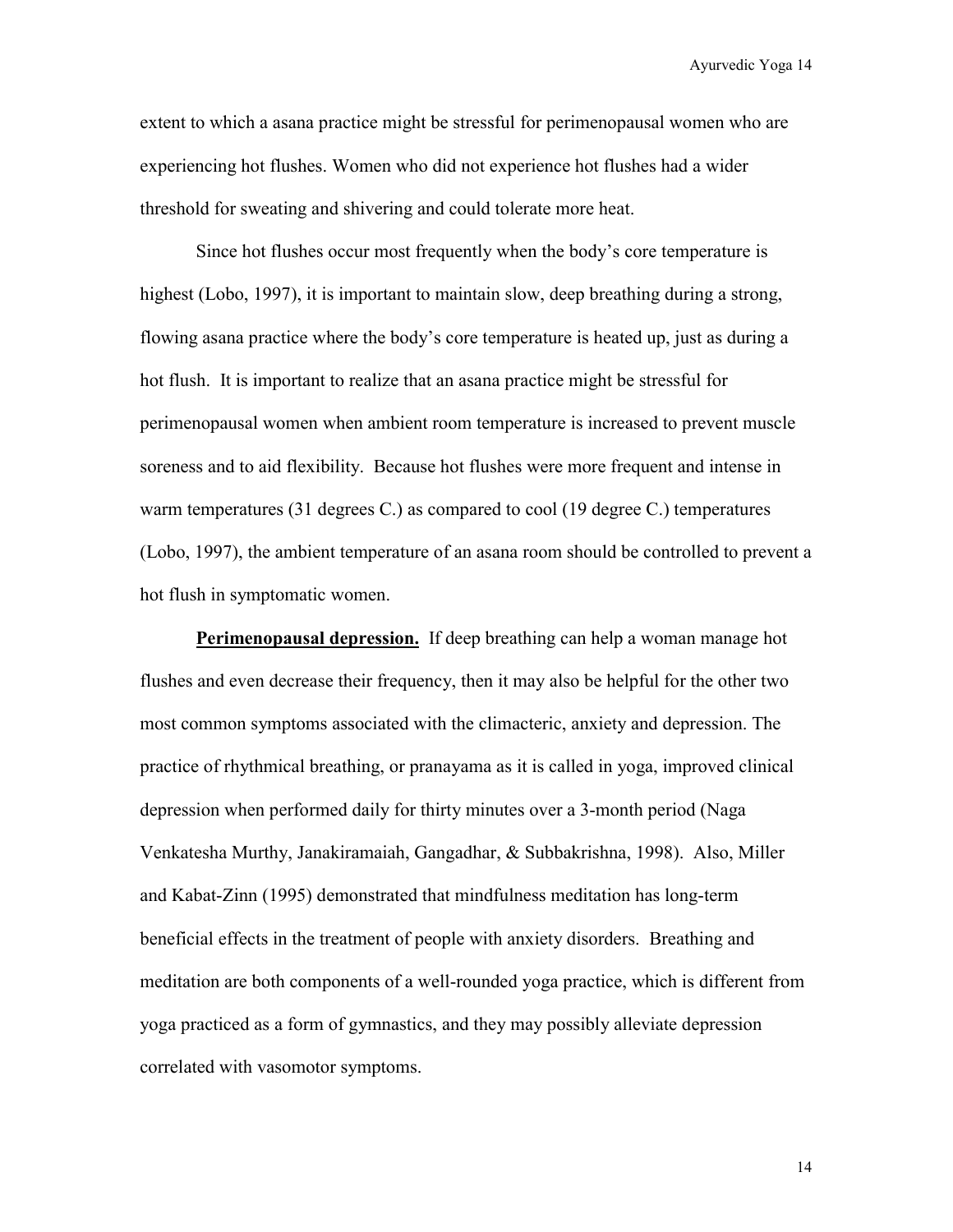It may be that lack of sleep is the connection between hot flushes and mood changes, but a direct cause and effect relationship between hot flushes and depression has not been established. Caspar (1998) finds that linking depressive episodes directly to lowered estrogen levels or hot flushes is inconclusive, even while recognizing that psychological distress may accompany hormonal fluctuations. Nevertheless, depressed mood may be related to night sweats according to Luaritzen and van Keep (Lobo, 1997) when night sweats cause sleep deprivation. Baker, Simpson and Dawson (1996) had found that the sleep of perimenopausal women was significantly disrupted and was correlated with higher anxiety, yet their study did not specifically address night sweats as the cause of disrupted sleep. But it appears that psychological symptoms resulting from disturbed sleep can be **indirectly** related to hot flushes or night sweats. Since yoga helps to reduce hot flushes through deep breathing, it could also enhance sleep and may result in improved mood.

It is necessary to make a distinction between depressed mood and depressive disorder according to Gath (1998) when correlating depression with menopausal symptoms. Gath's definition of depressed mood is familiar sadness, low spirits, or despondency, and its lack of distinction from depressive disorder, which is a more serious syndrome, could make it difficult to interpret (Gath, 1998). Clinical depression during the climacteric is often related to a pre-existing major mood disorder. The measurement scales in most of the research on menopausal depression evaluated depression using the Beck Depression Inventory (BDI) and the Hamilton Rating Scales of Clinical Anxiety and Depression (Greene, 1998). The use of these scales in the studies makes it difficult to distinguish between depressive disorder with depressed mood.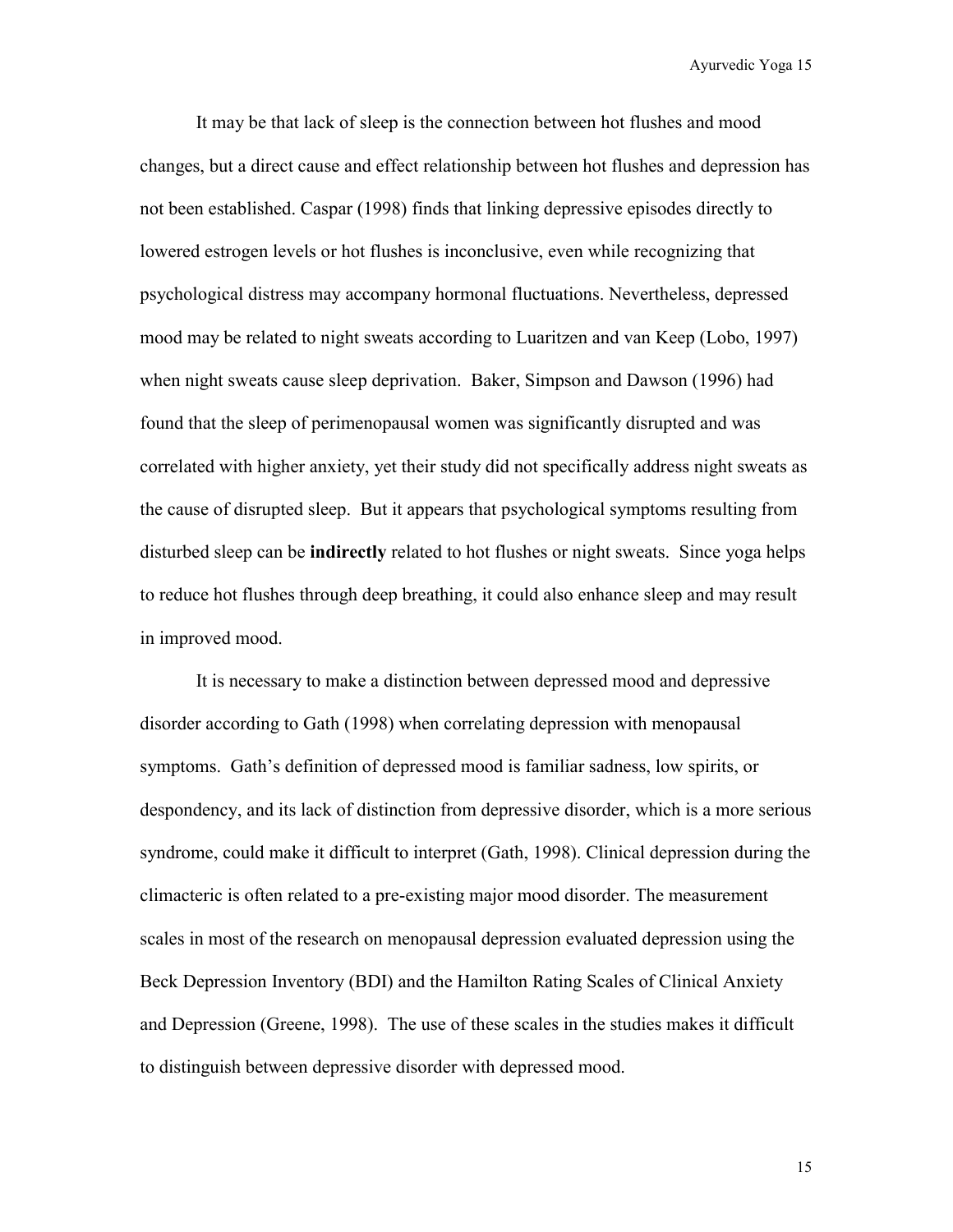In the case of depressive disorder, a history of mood disorder may affect the reaction to perimenopausal symptoms. Tam and colleagues (1999) demonstrated that perimenopausal women had higher scores of depression on the BDI than pre- or postmenopausal women and attributed the scores to a prior history of mood disorder (Tam, Stucky, Hanson, & Parry, 1999). The DSM-IV criteria for major depression says that five of the following symptoms must be present in the same 2-week period: depressed mood most of the day, diminished interest or pleasure, weight loss, insomnia, psychomotor retardation, fatigue, feelings of worthlessness or excessive guilt, diminished ability to concentrate or indecisiveness, and recurrent thoughts of death. These symptoms would be clinical if they caused impairment in social, occupational, or other important areas of functioning, and could not be accounted for by bereavement, drug use or a general medical condition.

Beck (1967) states the development of depressed mood depends on the negative attitude one develops of oneself, the outside world, and one's future based on one's experiences. Because of negative attitudes, one becomes especially sensitive to stress. If women respond to the loss of reproductive ability with ideas of personal deficiency, it may lead to a negative attitude about menopause. Depression then becomes a symptom of perimenopause and is not a result of some other major life stressor. In depression the cognitive pattern, or schema, is negative in regards to a person's health, worth, performance, personality or their expectations of the future. Negative schemas are not necessarily going to manifest *because* of a hot flush, but women with pre-existing mood disorders may be especially sensitive to the stress of perimenopause.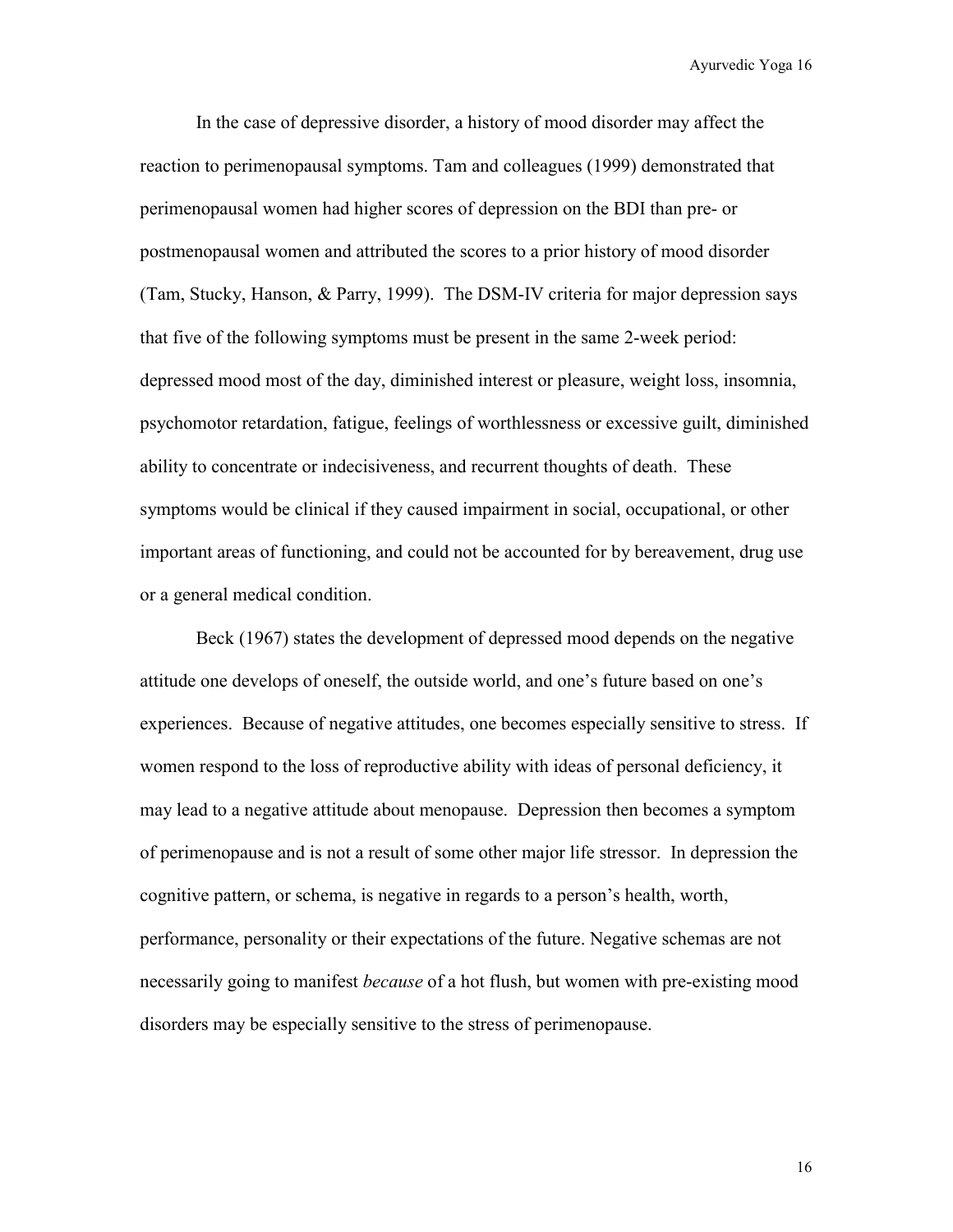A prior history of mood disorder is only one example in which depression may be related to menopause, and there are several other possibilities. A second way that depression may be related to menopause is psychosocial. A Turkish study (Sagsoz, Oguzturk, Bayram, & Kamaci, 2001) found no correlation between blood hormone or lipid levels and anxiety or depression, but did find that depression was higher in women that had born children than in those that had not born children. In contrast to North American studies showing a higher prevalence of depression during perimenopause, Sagsoz and colleagues state that depression is higher among postmenopausal women due to the correlation between childbearing and depression. They found that depression was higher among women who had born children than among those who had not born children. Psychosocial causes include the sense of loss that mothers feel when their children leave home, or the way a woman feels about herself regarding her value to society as a non-reproductive woman. This may be a result of specific cultural values and would be exacerbated by the loss of social support or family role changes. This type of depression contrasts depression associated with night sweats and sleep deprivation, or even a cyclical depression.

Stressful hot flushes and negative expectations about menopause are most likely predisposing factors to depressed mood. Since pessimism about the future is a key factor of anxiety and depression (MacLeod, Tat, Kentish, Carroll, & Hunter, 1997), women should be educated to view menopause through a positive schema, in other words a spiritual perspective such as that found in yoga psychology. In yoga therapy, positive thoughts reflecting feelings of gratitude, self-love, and forgiveness should be encouraged as part of the process of surrendering to the transition of menopause. These might be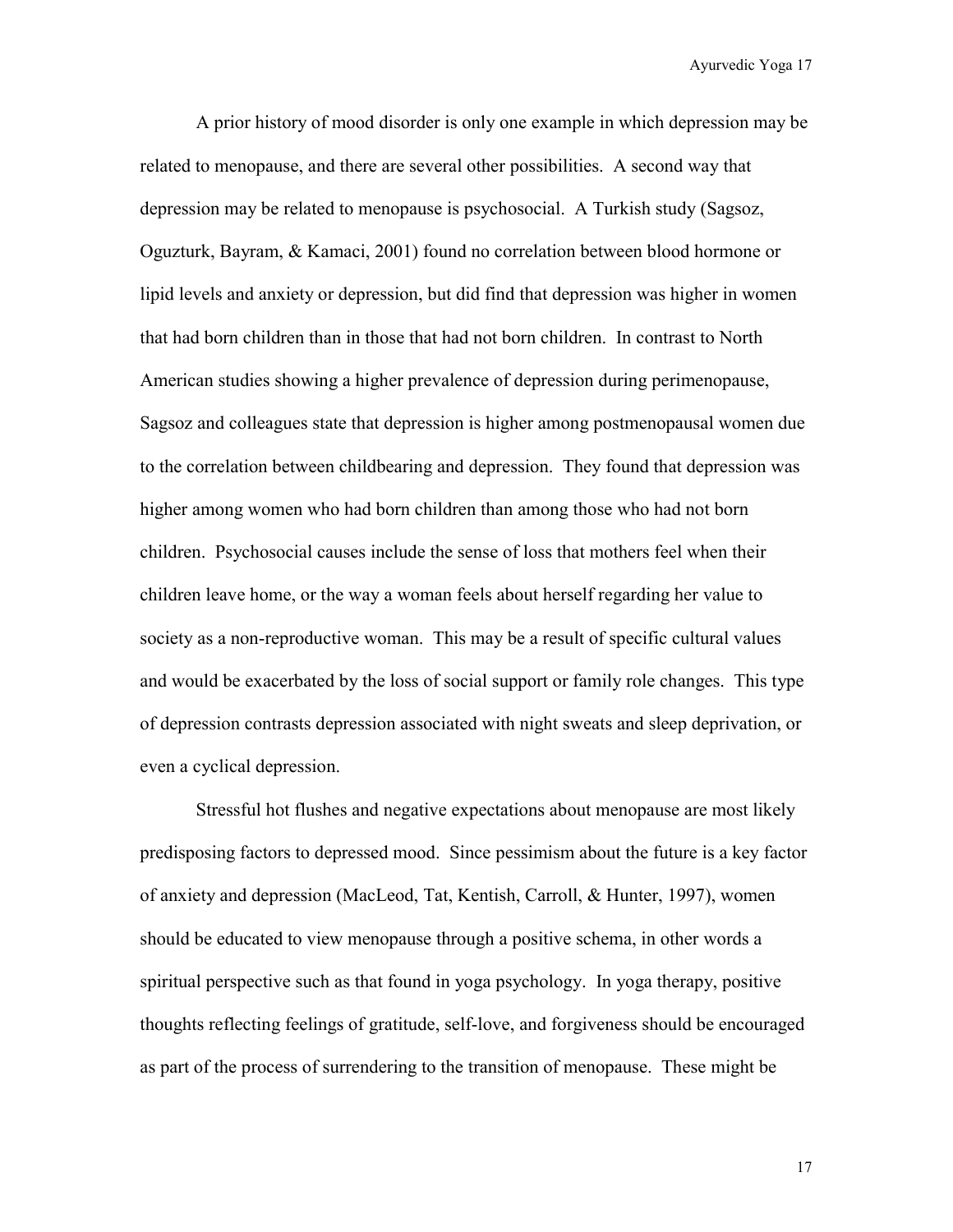included during the final relaxation pose of the asana practice called Shavasana, which has been shown to effectively alleviate depression in female students (Khumar, Kaur, & Kaur, 1993).

Another way that depression might be related to menopause is biochemical. Some researchers believe that a decline in estrogen leads to biochemical changes in the brain that lead to mood changes (Lobo, 1997). Research indicates that mood changes are related to hormone levels throughout the life cycle, also known as pre-menstrual syndrome (PMS). Comparisons have been made between the pathophysiology of depression and the neurobiologic effects of estrogen. Avis (Lobo, 1997) says it this way:

"The pathophysiology of depression is thought to involve the dysregulation of several neurotransmitters and neuromodulatory systems: serotonergic, noradrenergic, cholinergic, dopaminergic, and y-aminobutyric acid (GABA)... the neurobiologic effects of estrogen are thought to include decreased monoamine oxidase activity…the enhancement of serotonin neurotransmission, the enhancement of cholinergic transmission, antipodaminergic effects, the modulation of GABA receptors, a decrease of beta-endorphin function, the modulation of progesterone receptors, and the modification of sleep and circadian rythmns…estrogen is thought to enhance serotonergic transmission by decreasing monoamine oxidase activity, increasing free tryptophan availability to the brain, and enhancing the transport of serotonin." (p. 340)

The science of biochemistry is not for the timid mind and it is a physician's job to balance brain chemistry. But it appears that estrogen has a role in serotonin transmission, and it is known that lowered levels of serotonin are related to depression. One wonders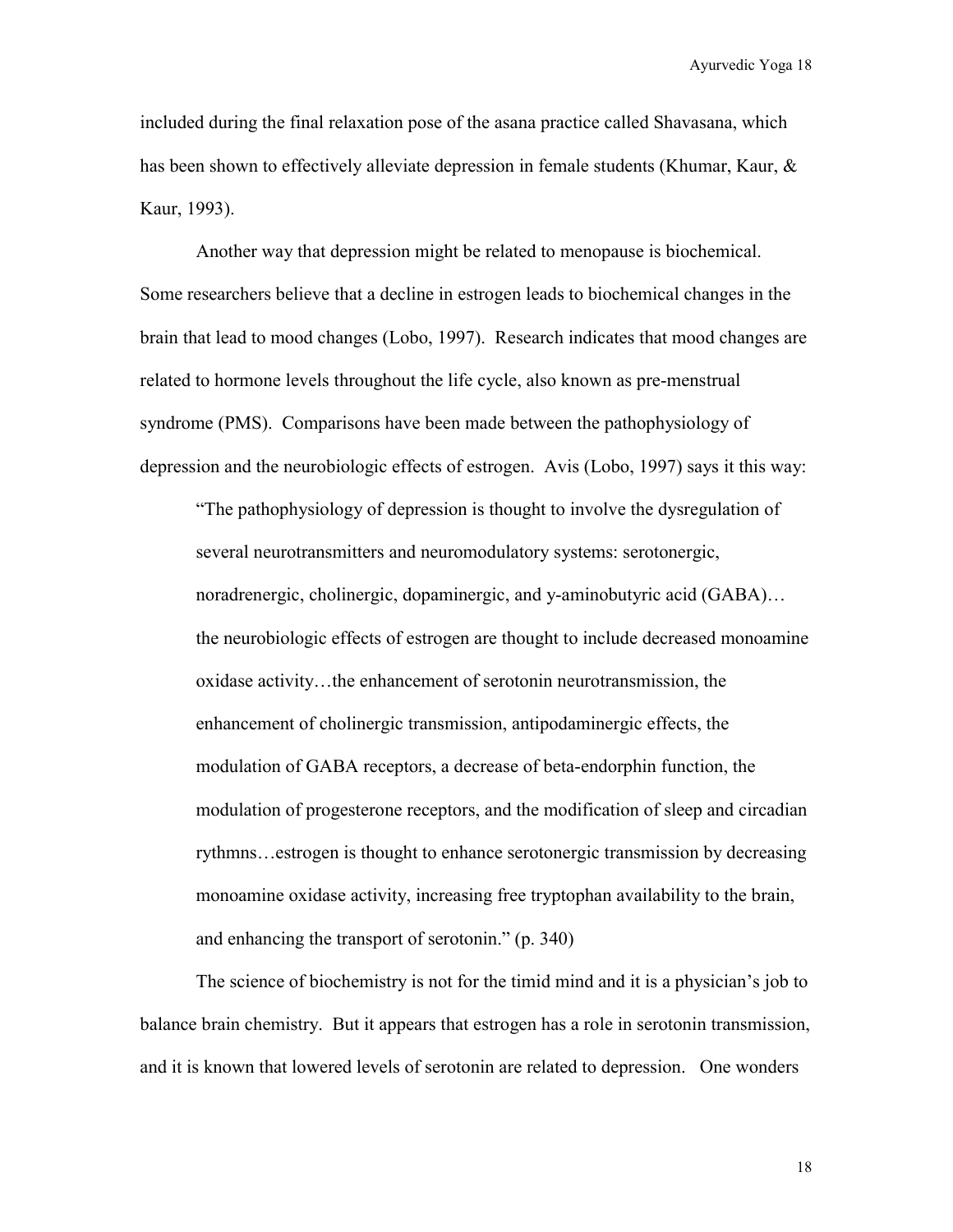if it may be possible to counteract the effect of lowered levels of serotonin by increasing brain chemicals that have the opposite effect. In this regard, beta-endorphins have been studied in relationship to exercise and meditation (Harte, Eifer  $\&$  Smith, 1995) and it has been shown that corticotropin-releasing hormone and beta-endorphins were elevated following meditation to levels that were similar to that experienced during exercise, often called the runner's high.

Since beta-endorphins levels are known to fluctuate during hot flushes, even though the data is inconsistent according to Freedman (Lobo, 1997), Sternfeld and colleagues suggested that decreases in the level of hypothalamic beta-endorphin during perimenopause may be implicated in the pathogenesis of hot flushes (Sternfeld, Quesenberry, & Husson, 1999). A correlation between beta-endorphin levels and hot flushes is encouraging given that beta-endorphin levels can be increased.

From the literature reviewed, it is difficult to directly relate estrogen levels to depression, yet there has been some agreement that sleep deprivation from night sweats affects mood. Additional studies need to be conducted to see if yoga therapy would benefit vasomotor symptoms even if the benefits were only temporary. The differences between women vary so much that it is difficult to make any conclusions without a deeper understanding of the relationship between the thermoregulatory system and betaendorphin levels.

**Perimenopausal anxiety.** Depression, anxiety and stress can become a selfperpetuating cycle. Wheatley (1997) describes the acute response to stress as a reaction that induces a state of anxiety, and when long continued may develop into depression. A cycle becomes established where depression limits the ability to cope with stress,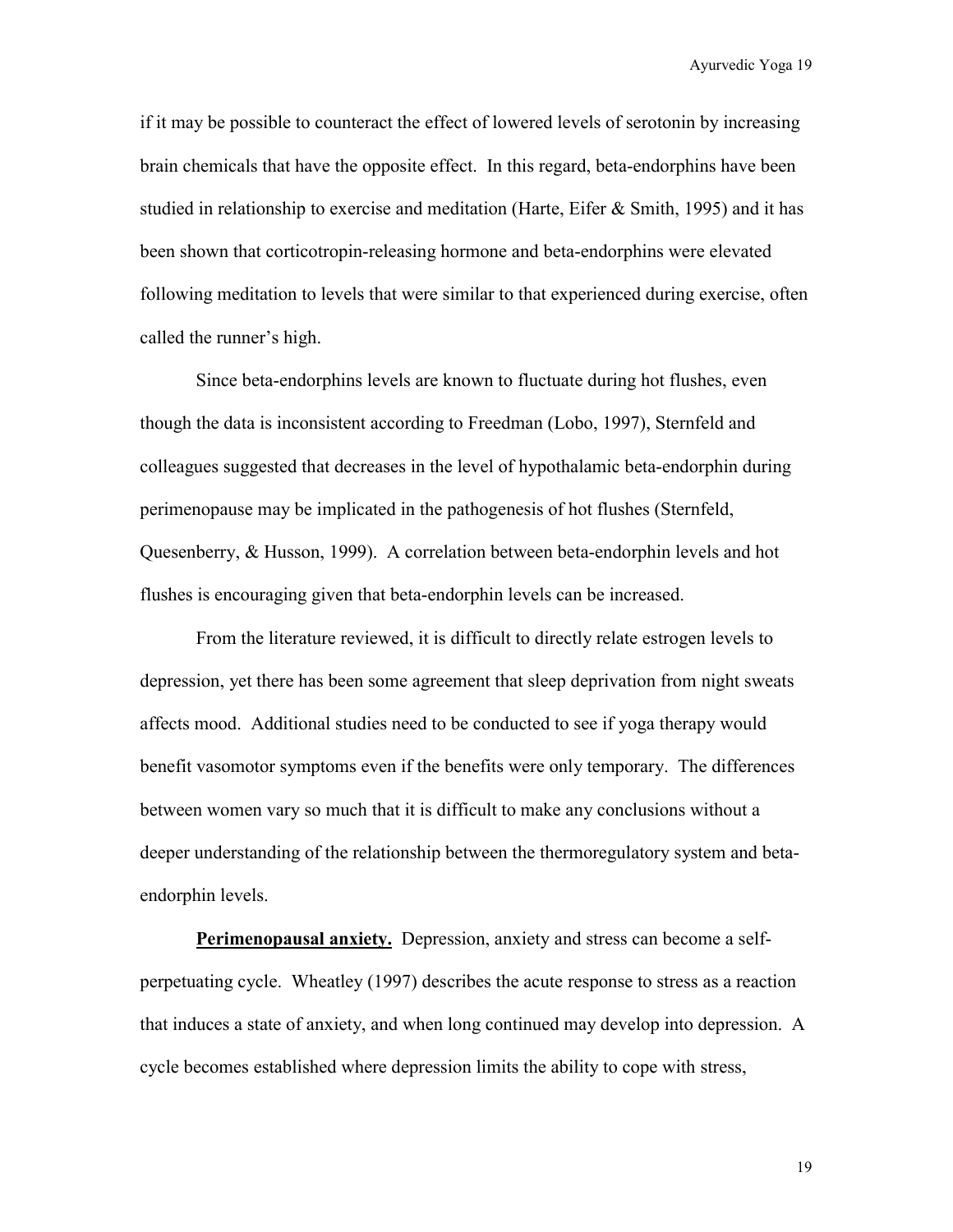resulting in an aggravation of the anxiety produced by stress. Add to this sleep impairment, which is a factor of depression and anxiety, and an image of the perimenopausal woman begins to emerge.

The anxiety of the perimenopausal woman, if symptoms are stressful and longterm, may or may not result in generalized anxiety disorder (GAD). GAD is excessive anxiety and worry occurring more days than not for at least 6 months and includes restlessness, fatigue, difficulty concentrating, irritability, muscle tension, disturbed sleep, or a combination of the above. Howell and colleagues suggest that this anxiety disorder is connected to gender-specific social roles or experiences, environmental factors, and childhood adversity, and that it worsens with premenstrual syndrome (PMS) (Howell, Brawman-Mintzer, Monnier, & Yonkers, 2001). Since GAD can be associated with PMS, it suggests that a similar association of GAD with perimenopause may exist..

A woman may experience anxiety during perimenopause depending on perceived internal versus external locus of control. Kennedy, Lynch and Schwab (1998) found that patients clinically diagnosed with various common anxiety and depressive disorders have a high external locus-of-control, in other words they tend to attribute control to other people they perceive as more powerful, or to chance (fate or luck). Their study was not case-controlled and they could not infer causality, but felt locus-of-control was important to the understanding of anxiety. The understanding of this relationship could lead to studies to determine what therapeutic techniques that alter the locus of control would be effective in decreasing anxiety and depression (Kennedy, Lynch  $\&$  Schwab, 1998). This understanding is important to this project's intervention because yoga places locus-ofcontrol internally. Reynolds (1999) showed a strong tendency for women high in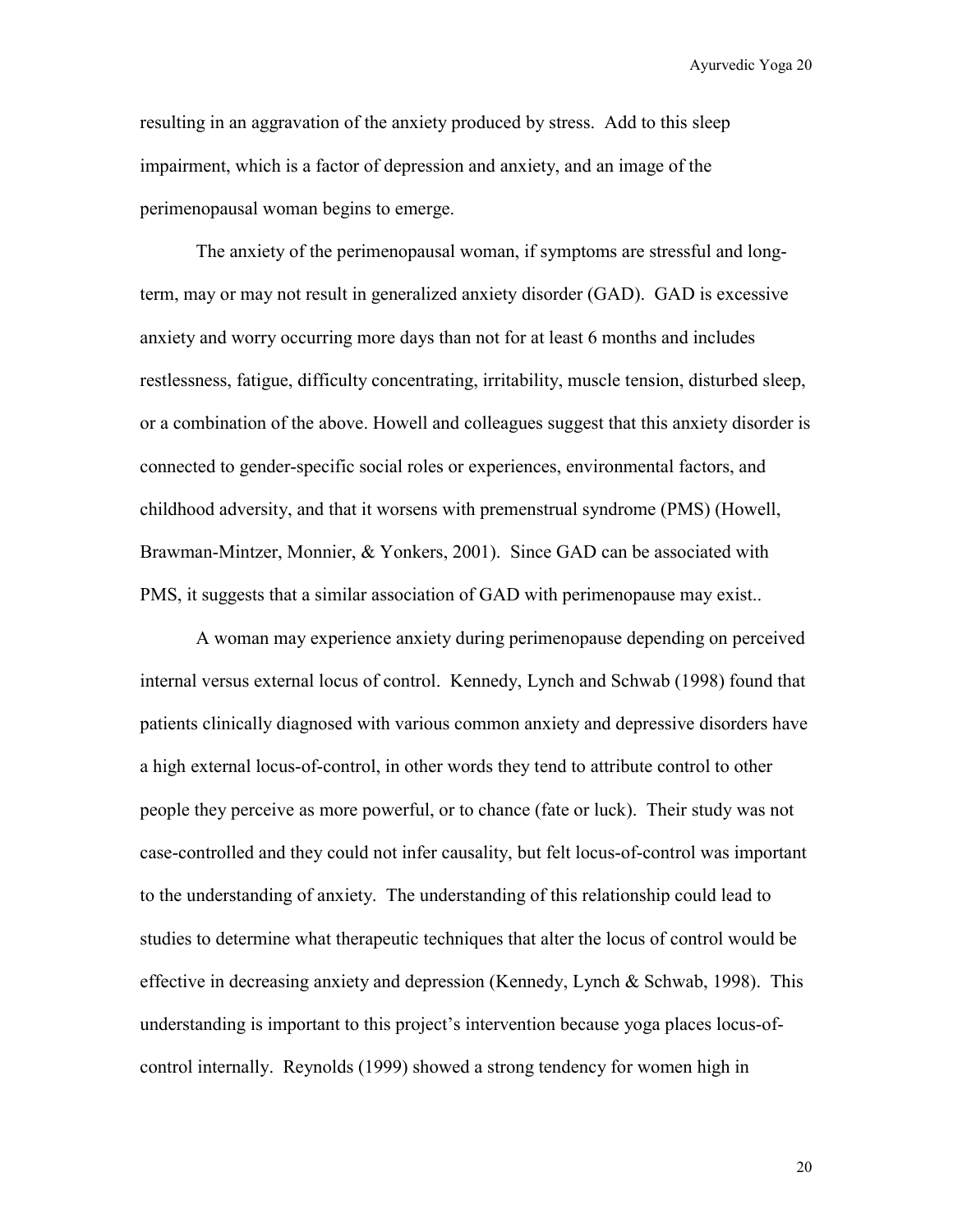perceived control to practice psychological stress management during hot flushes (for example, relaxation, visualization, self-acceptance, etc.) thereby relieving some anxiety.

In addition, negative appraisals of hot flushes are associated with anxiety and lowered perceived control (Reynolds, 2000). Since attitude affects the experience of hot flushes, a woman may benefit from practicing techniques to regain a perceived sense of control to reduce anxiety. In yoga, control may be gained through a cooling pranayama while using concentrated awareness to visualize images of water, such as rainfall, to cool the affected areas of the chest, neck and face. Visualization may enable a woman to begin counteracting negative thoughts associated with low perceived control and thereby reduce anxiety.

Historically, the feeling of anxiety is "an intrinsic part of the condition of being human. It is a natural response, built into the human design, to certain environmental and psychological factors" (MacReynolds, 1975, p. 3). The feeling has always been with us, but the concept wasn't developed until the Greek period when Democritus of Abdera in the fifth century discussed the need for tranquility in which the soul is undisturbed by fear, having an attitude of moderation and cheerfulness (MacReynolds, 1975). The practice of tranquility was emphasized because of the inner anguish associated with selfawareness accompanying the sense of individuality and personal responsibility. As cultures evolved, anxiety as a psychological condition became more apparent in less collective societies, along with the idea that man is a separate being. To address this anxiety, yoga therapy sees the separate self as an illusion and emphasizes unity as the foundation of our individuality.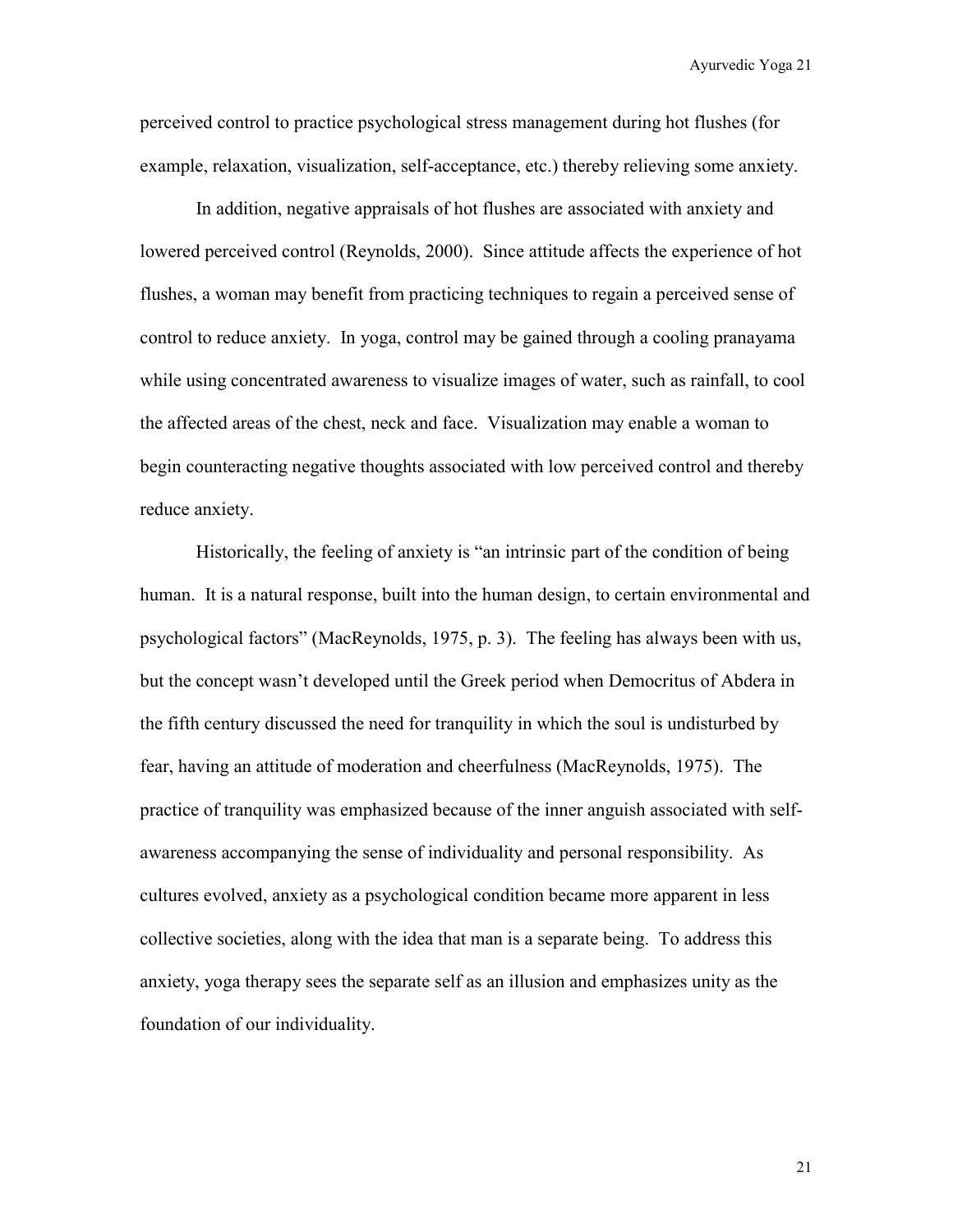Likewise, Ayurveda emphasizes unity as "based on the understanding of the connection of our individual bodymind to an underlying field of intelligence" (Lonsdorf, Butler, & Brown, 1995, p.220). Ayurveda is the science of physical and mental selfhealing where the entire universe is one self, and yoga is the practice of self-realization (Frawley, 1999). Self-realization produces a spiritual consciousness of unity, and yoga therapy's purpose is to create that awareness of unity on physical and emotional levels.

The Integrative Yoga Therapy Manual (LaPage, 1994) describes the evolution of unity consciousness in the following manner: tension, pain and suffering are doorways that lead us to the experience of happiness and inner satisfaction as we learn to work with the energy of our fear, anger, and grief. An inner awareness develops along with a sense of unity as the vascular and muscular systems relax, nourishment is brought to all parts of the body with the flow of fluids and energy, the heart rate balances itself, the emotional body is opened up, and breathing becomes relaxed and efficient. The effect of the relaxation response is integration of body, mind, and spirit and a balance between strength and flexibility. The energy it creates leads to consciousness of wholeness, and can demonstrate to practitioners that symptoms are simply the doorway to that consciousness (LaPage, 1994).

**Perimenopause and physical activity.** Yoga as a physical activity to alleviate menopausal symptoms can be viewed in light of Northrup's (2001) study of the relationship between exercise and the menopausal transition. Northrup (2001) hypothesized that women taking estrogen and women who engaged in regular exercise would report fewer symptoms. The results showed that women who reported low amounts of exercise also reported significantly more vasomotor symptoms than women